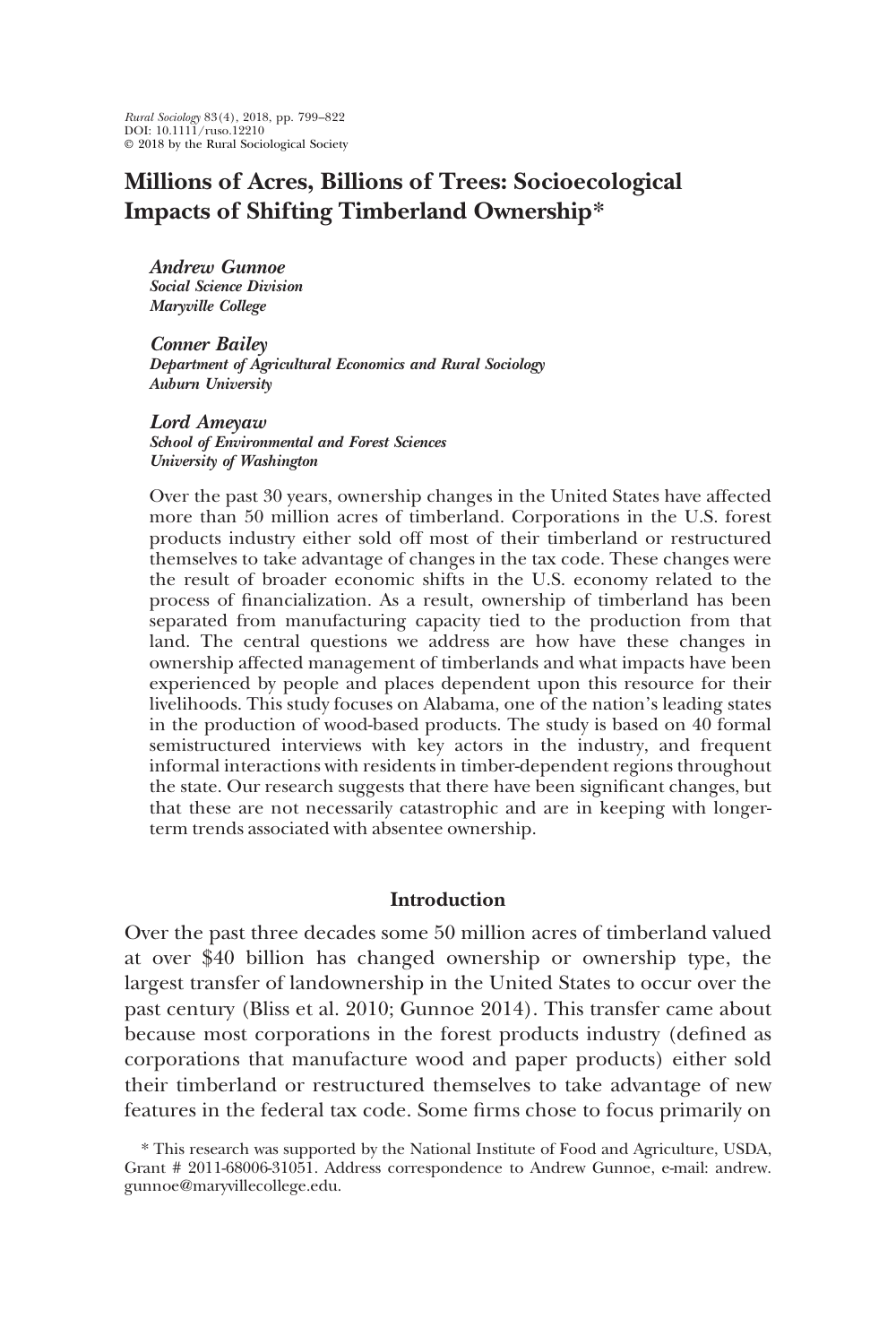manufacturing (e.g., International Paper) and sold most of their lands to timberland investment management organizations (TIMOs), which manage land on behalf of pension funds, insurance companies, and other institutional investors. Firms that considered themselves primarily timberland owners (e.g., Weyerhaeuser and Rayonier) chose to restructure themselves as real estate investment trusts (REITs), holding onto their land and divesting themselves of most of their manufacturing assets. As a result of this divestiture and restructuring, direct connection between ownership of land and manufacture of forest products has been severed for the large publicly traded corporations that historically have dominated the forest products industry (Gunnoe 2014).

The logic of these changes had little to do with the relationship between growing trees or the manufacture of paper, lumber, or other wood products. Rather the logic can be traced to the broader politicaleconomic shifts related to the process of financialization (Arrighi 1994; Lapavitsas 2011). In general, "financialization" refers to the increase in financial forms of accumulation in the U.S. and global economy, and a concomitant increase in the power and control of financial interests in the capitalist world system (Foster and Magdoff 2009). Within large corporations, financialization represents a particular kind of economic rationalization that emphasizes returns to financial capital over all other values (e.g., having control over the flow of fiber into a paper mill). During the decades following the Second World War, managers in the industry operated under the principles of "retain and reinvest" (Lazonick and O'Sullivan 2000), meaning that surplus profits were typically reinvested into expanded production capacity or used to diversify the firm's investment portfolio. Beginning in the 1980s, however, managers in the U.S. forest products industry increasingly came under the sway of shareholder-value ideology that put higher priority on shareholder returns than on long-term investments. As a result, land came to be seen as an asset that could be liquidated in order to increase short-term shareholder returns (Gunnoe 2016). Although financialization of real estate is often viewed primarily as an urban phenomenon, there is now increasing attention being paid to the financialization of rural land markets as well (Fairbairn 2014; Gunnoe 2014).

This transformation of industrial timberland has occurred across the nation; however, the most significantly impacted regions are the traditional centers of the U.S. forest products industry: the mixed hardwoods of the Northeast, the conifers of the Pacific Northwest, and the pine forests of the southeastern United States (or the South). Although each of these regions has its own unique experience with the transformation of timberland ownership, the South has arguably been the most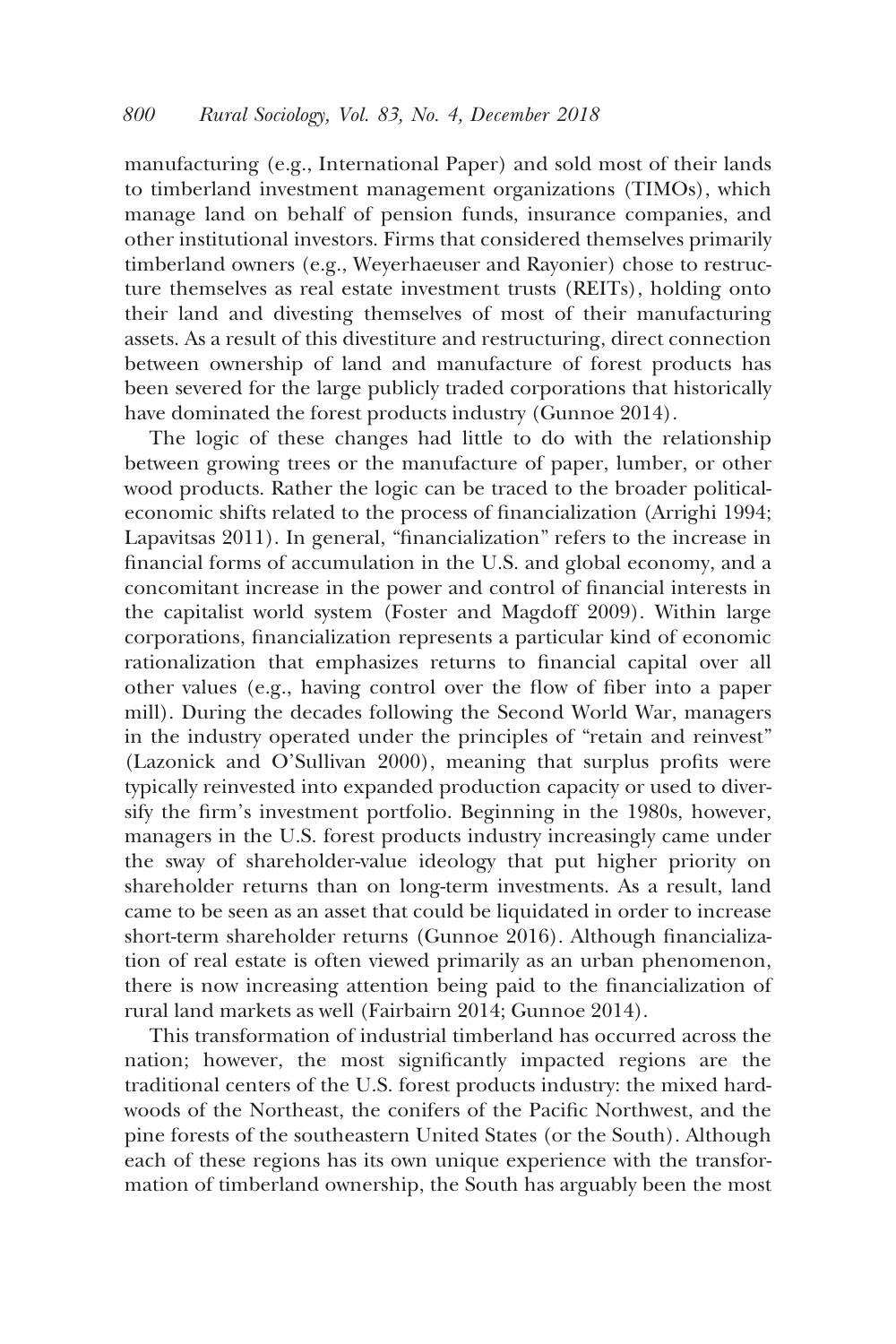affected by these changes because of the higher proportion of privately owned timberland in the region (Clutter et al. 2005). In addition, changes affecting timber production in the South have national impacts on the forest products industry as a whole because the South accounts for half of all timber growth and 62 percent of all timber removals in the United States (Smith et al. 2009). A considerable body of literature exists that describes the central role that timber production and related manufacturing has in the economy of the rural South (Bliss, Walkingstick, and Bailey 1998; Howze, Robinson, and Norton 2003; Overdevest and Green 1995).

The purpose of our work is to examine how this massive transfer of landownership has played out on the ground in land use, timber management, and the impact on people and communities in places dependent upon timber production and the manufacture of wood products for their livelihoods. We explore these questions through a detailed examination of impacts in Alabama, a state that lies at the heart of the southern forest products industry. The forest products industry in Alabama has been heavily invested in both timberland and manufacturing for much of the past century. Today nearly 70 percent of Alabama is forested and the state's 22.9 million acres represents the third largest area of timberland in the United States (AFC 2015). Equally importantly, all but 6 percent of Alabama's timberland is privately owned and thus free of the kind of restrictions on harvesting that affect public lands, particularly in the Pacific Northwest. The forest products industry owned 26 percent of all Alabama timberland in 1990 (Vissage and Miller 1991) but this declined to 9 percent in 2012 (AFC 2015), and most of this remaining land is in the process of being sold off. Industry-owned timberland was managed more intensively than most other timberland in the state and so the contribution of this land was far higher than the fractional share of the industry's land base. In 2014, the forest products industry accounted for 12 percent of both total employment and total payroll in Alabama (U.S. Census Bureau 2016).

During the twentieth century, corporations in the forest products industry invested in timberland to supply their mills and managed the land not only for timber currently growing but also for the next several rotations. Owning land made it possible to influence timber prices; when prices began to rise, timber procurement officers working for the mill would cut their own trees, keeping down costs of raw materials. Similarly, mill owners wanted to own timber on well-drained land with hard surface roads accessible during the winter, when heavy rains and wet conditions in the South make it difficult to operate heavy equipment in the woods.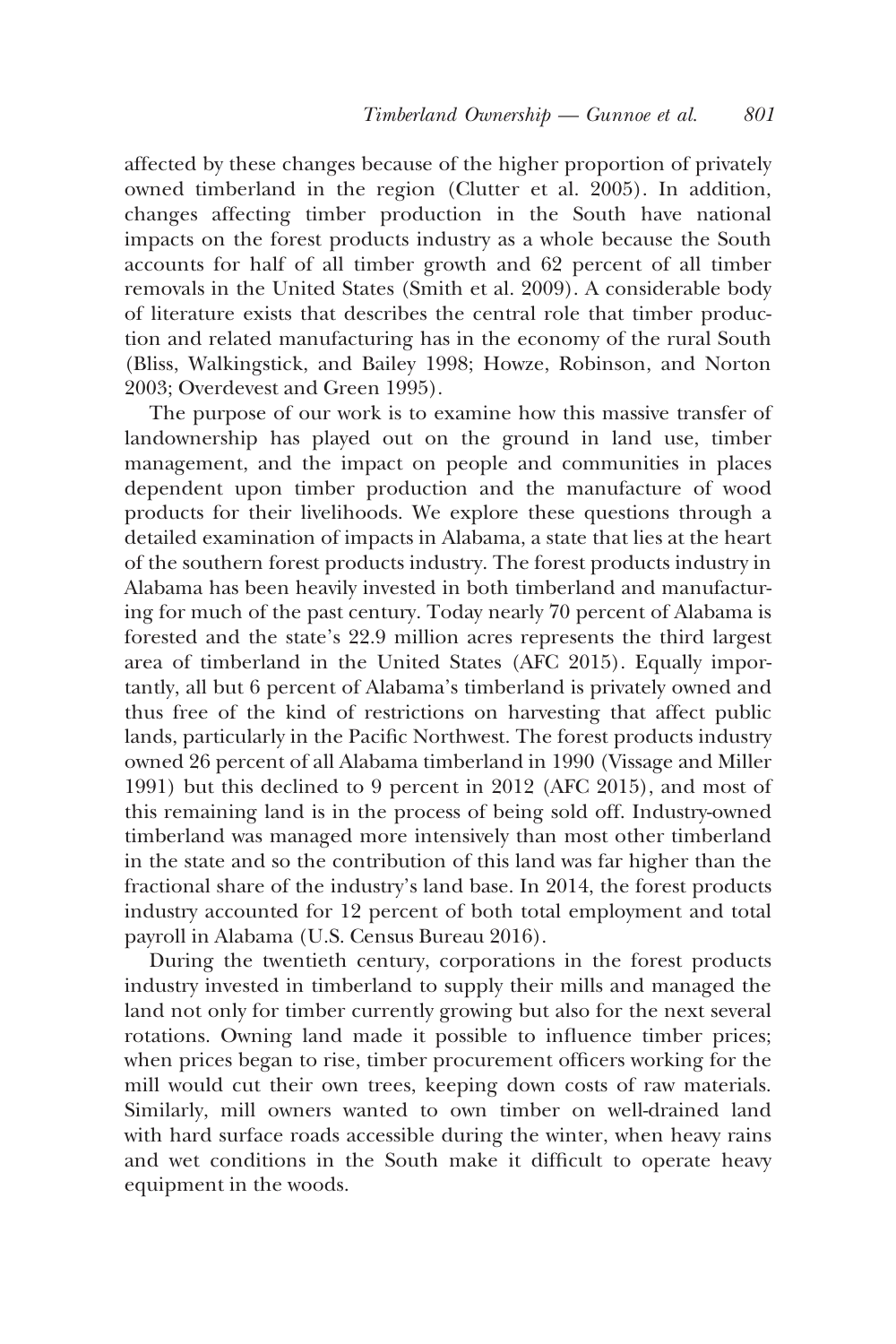Owning both land and manufacturing capacity with an investment in the billions of dollars made these corporations a stabilizing influence in rural economies. Beginning in the 1980s but accelerating at the turn of the twenty-first century, TIMOs and REITs greatly increased their timberland holdings. Nationally, by 2010 TIMOs controlled 25 million acres with an estimated market value of more than \$30 billion, and REITs held 17 million acres of timberland valued at more than \$28 billion (Fiacco 2010). We describe TIMOs and REITs in more detail below, but the essential point to be made here is that both are essentially financial actors that view land primarily as a financial asset, not as a form of natural capital. Instead of land managed for multiple rotations to "furnish" (supply wood) to a mill—as was the case for most large firms during much of the twentieth century—TIMOs and REITs manage land primarily to increase returns to their investors, particularly in the form of asset price appreciation (Gunnoe 2014). The latter goal can also be achieved by growing timber; however, the concern is that it may also involve converting land to other purposes, or selling the land.

Previous research on industry divestiture suggested a range of possible consequences, but with the exception of Kelly and Bliss (2012), who focused on new opportunities for community forestry in central Oregon, there has been little work examining the social and environmental impacts of this massive transfer of landownership. Bliss et al. (2010) and Clutter et al. (2005), however, did identify important issues requiring further investigation, including changes in the way timberland is managed, the possibility that land would be fragmented into parcels too small to be managed for timber production, the possibility that timberland would be converted to other uses, and the possibility that these and other related changes would affect the economic fortunes of timber-dependent communities. We take up these issues, using secondary data on timberland ownership and primary data derived from field interviews in Alabama.

We begin with a review of the literature that helped frame our research followed by a discussion of research methods and presentation of our findings. Our findings are organized around three central themes that emerged from the literature: (1) how management objectives of TIMOs and REITs differ from those of corporations in the forest products industry; (2) the extent to which fragmentation of land into smaller parcels or the sale of timberland for other uses is occurring and what might be the impact of such changes, both in ecological functioning and the ability of the land to support a large and diverse forest-based manufacturing sector; and (3) the extent to which these changes have affected the relationship between timberland owners and people and places where such land is found.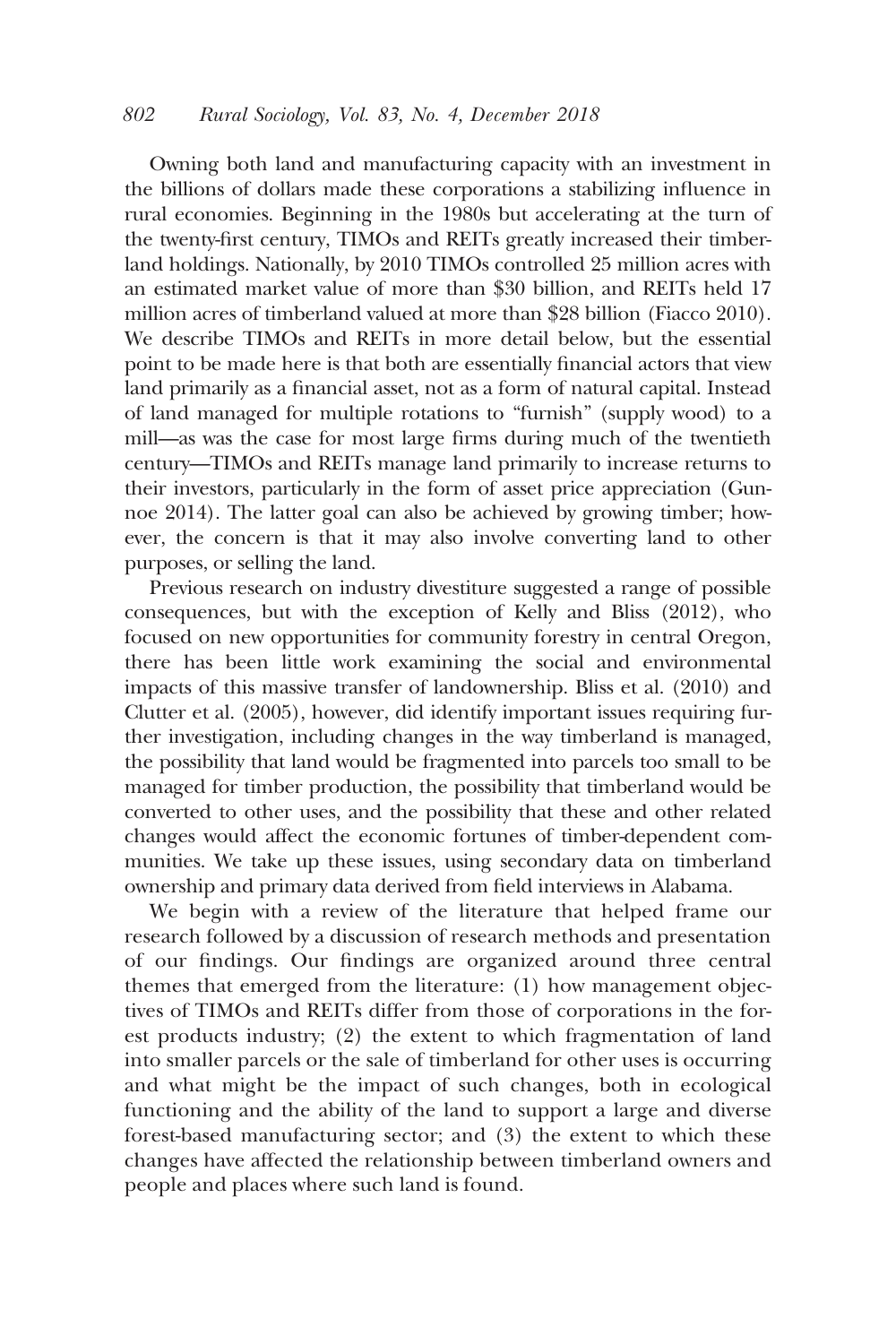# Literature Review

In this section, we review the literature on financialization as it relates to changes in timberland ownership, and in particular as it relates to the rise in importance of TIMOs and REITs. This material is important because it explains both why the forest products industry sold its land and the fundamental nature of the new owners. We then review the literature that draws attention to changes in timberland management, concerns associated with land fragmentation, and social impacts of changes in timberland ownership.

# Financialization and the Transfer of Timberland Ownership

Financialization is now a widely recognized feature of the politicaleconomic transformations that occurred in the U.S. and global economy over the past four decades. Although proximate causes continue to be the subject of debate, most scholars situate financialization within the context of the economic crises of the 1970s and the politicaleconomic project that emerged in its wake (Arrighi 1994; Foster and Magdoff 2009; Lapavitsas 2011). For much of the twentieth century, the manufacturing sector drove mature capitalist economies of the United States and western Europe. A highly regulated financial sector was relegated to a secondary role of providing industry with credit and facilitating the flow of savings and investment aimed at tangible capital formation. This economic arrangement came into disrepute during the economic crisis of the 1970s, when economic stagnation and inflation brought the postwar boom to a halt. Over the course of the next three decades, a series of regulatory changes and institutional innovations unleashed the financial sector from its postwar bonds, leading to a rapid increase in financial forms of accumulation and a concomitant increase in the power and control of the financial community. By the end of the twentieth century, financial profits accounted for over 40 percent of all profits in the United States (Foster and Magdoff 2009).

Financialization of the U.S. economy affected both supply and demand for timberland ownership (Gunnoe 2014). On the supply side is the forest products industry. Over the course of the twentieth century, executives in the U.S. forest products industry increasingly came to view timberland ownership as necessary for long-term stability and success of the firm. This was in keeping with the principle of "retain and reinvest" that encouraged corporate managers to reinvest surplus profits into both forward and backward linkages in their supply chain (Lazonick and O'Sullivan 2000). By the late 1970s, industry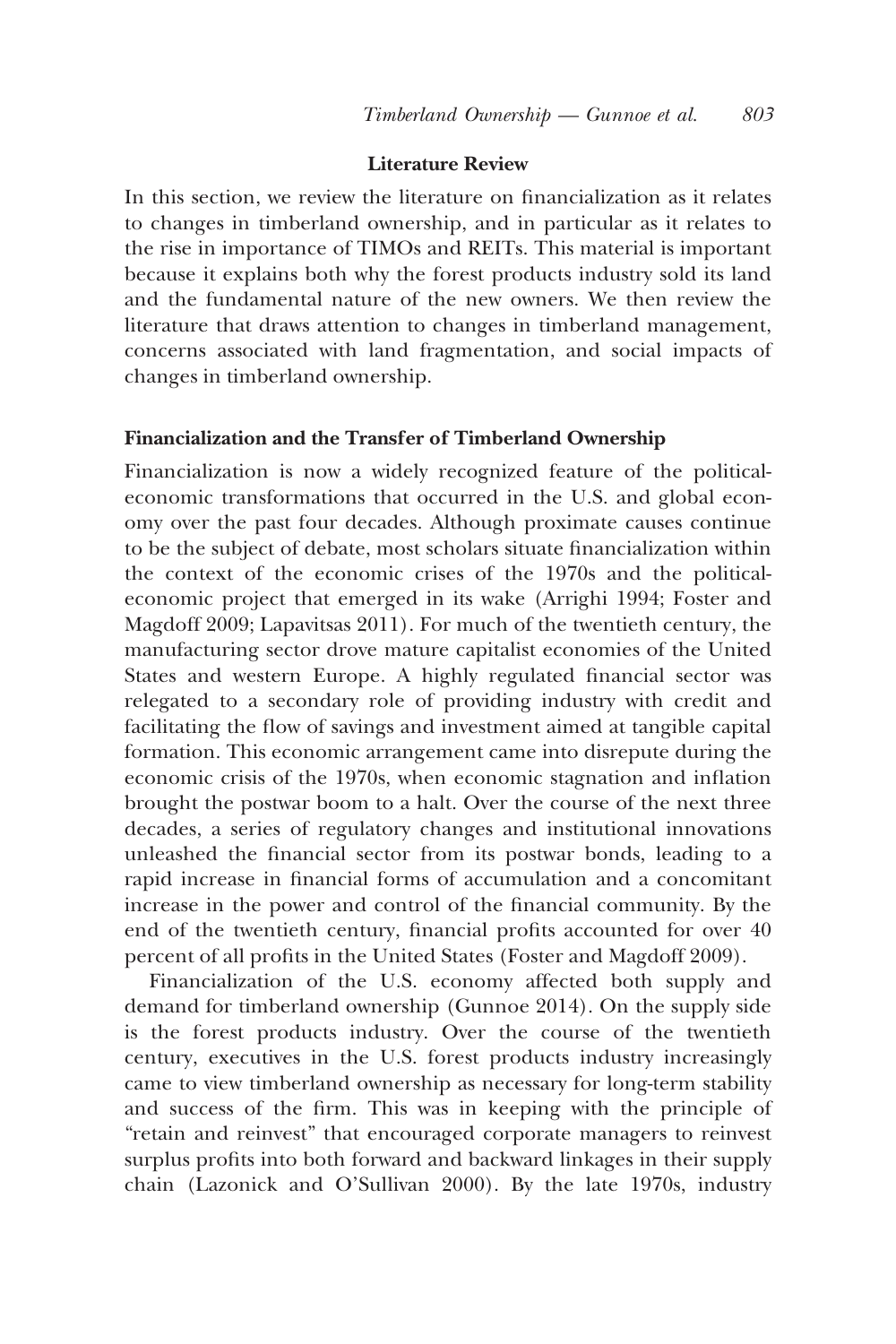ownership peaked at roughly 70 million acres (Clephane 1978). This norm was challenged during the early 1980s by a series of corporate raiders who sought profit by identifying undervalued or underperforming assets and restructuring corporations. In the forest products industry, the case of Pacific Lumber Company in California is a classic example in which corporate raiders purchased a long-standing familyrun corporation and proceeded to clear-cut the company's timberlands in order to pay off debt incurred from the acquisition (DeAngelo and DeAngelo 1998). By the late 1980s a series of shifts in the U.S. economy—including financial deregulation, changes in the tax code, and the spread of shareholder-value managerial strategies—compelled many industry executives to sell off their timberland assets. As shown in Figure 1, this process began in the 1980s, but picked up steam throughout the 1990s, before taking off in the first decade of this century in the wake of the dot-com bubble. The exception to this pattern of divestiture has been a small number of privately owned corporations in the industry that did not face the same shareholder pressure to sell timberland.

Demand for timberland was driven by the rapid growth of institutional investors looking for assets with reliable income streams that could be added to their ever-growing portfolios. Timberland became an attractive investment for a number of reasons (Clutter et al. 2005; Hickman 2007). First, early investors in timberland earned exceptionally high rates of returns, prompting other investors to pay increased attention to this asset class. Second, timberland tends to be



Figure 1. Sale of timberland assets in the United States. Source: Rinehart (2010).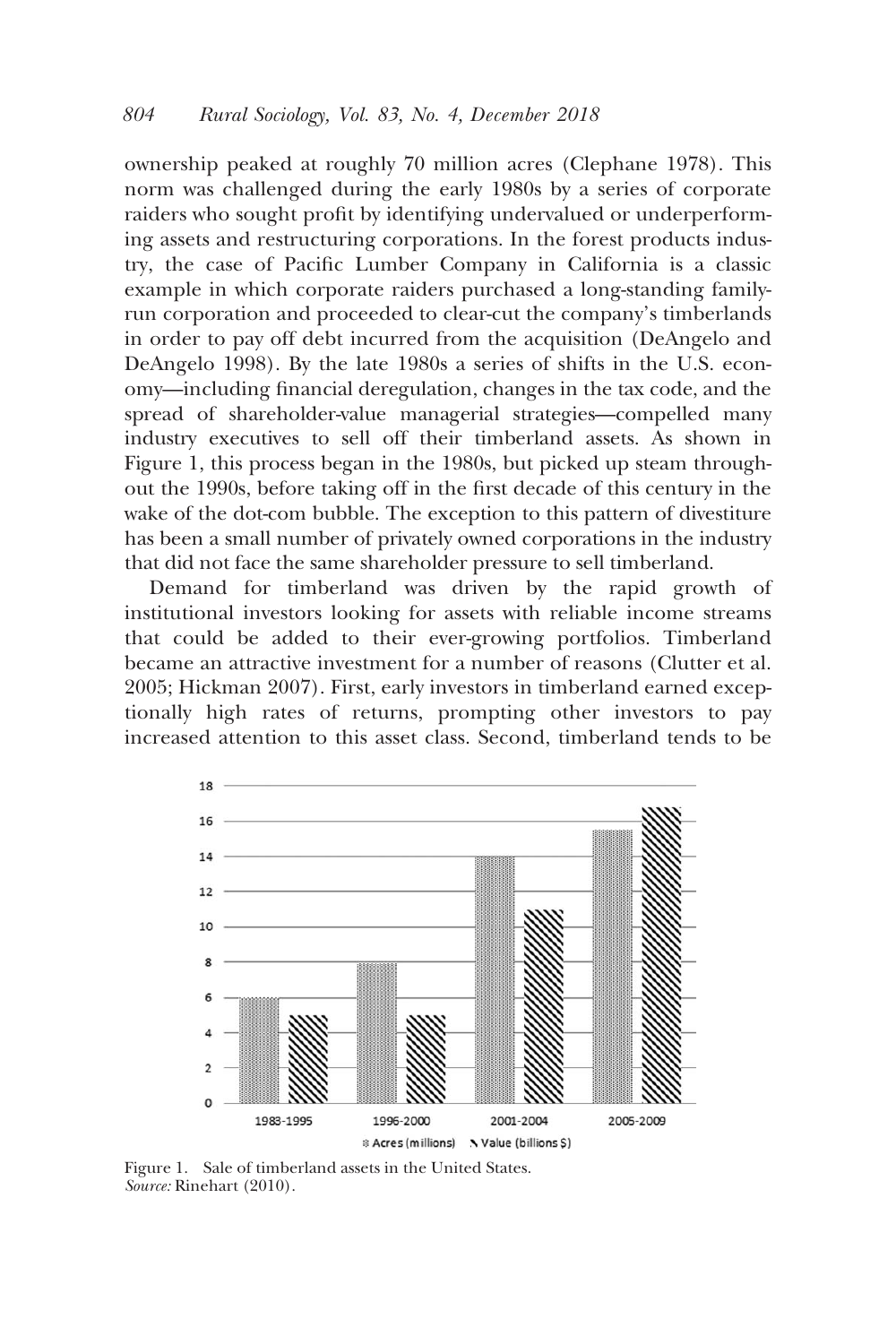uncorrelated with other financial assets, such as stocks and bonds, enabling investors to diversify large funds and decrease risk. Third, timberland prices have a tendency to correlate positively with rates of inflation, providing investors with a hedge against inflation. Rising demand for timberland investments, coupled with the spread of shareholder-value ideology, led to a steady increase in timberland divestment during the early 2000s. Weyerhaeuser became the last major firm in the industry to restructure when it announced its decision to convert to a REIT in early 2010, bringing this historic chapter of landownership transformation to a close (Gunnoe 2014).

Financialization within the larger economy moves the locus of power away from those places where human, natural, and built capital join to create products and generate employment, income, and tax revenues (Flora 1990). Instead, those who control financial capital are in a position to make decisions to invest or disinvest and use this power to negotiate better terms from labor, local and state governments, and other key actors including utility companies. Most early social scientific theorizing about financialization adopted a structural approach that viewed financialization as the most recent phase of late modern capitalism (Arrighi 1994; Foster and Magdoff 2009). Other scholars have examined the impact of financialization at a more micro (household) level (Coppock 2013; Martin 2002). We adopt an intermediate approach by focusing on how financialization within the forest products industry has direct and significant impacts for people and places in a large region that historically has been tightly linked to this industry.

# TIMOs and REITs

The transfer of timberland ownership has raised a number of concerns among analysts, activists, and communities (Bliss et al. 2010; Clutter et al. 2005; Fernholz, Bowyer, and Howe 2007; Gunnoe and Gellert 2011). Most of these concerns relate directly to the institutional structure of the new owners and their overriding concern with the financial performance of timberland assets. Of course, financial actors have a long history of speculating in land and natural resources (see Robbins 1976); however, the emergence of TIMOs and REITs provides novel institutional means for acquiring and managing land. Furthermore, competitive pressure for high returns under financialization and the availability of alternative investments in other sectors help shape their perspective on land management. The relatively short-term nature of these investments often in the range of 10–15 years—are of particular concern given the social and ecological systems tied to timber production.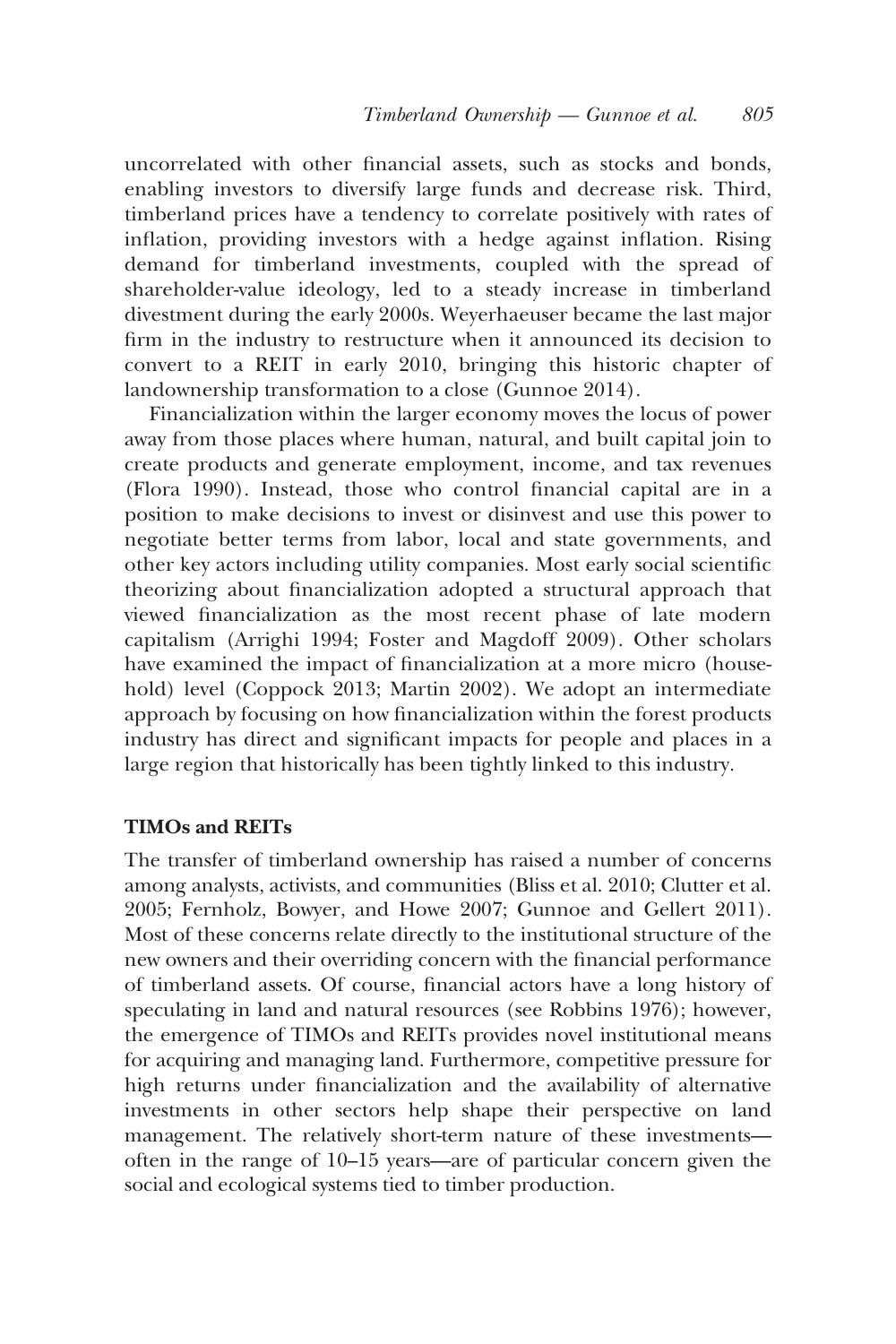TIMOs and REITs are similar in that they are institutional structures that facilitate large-scale financial investments into landownership. They are also actors that have reshaped the market for timberland ownership through their frequent buying and selling of land, often among each other. However, there are important distinctions between them as well. TIMOs are institutions that buy and manage timberland on behalf of various clients, including insurance companies, pension funds, endowments, foundations, and wealthy individuals. Some TIMOs simply provide management services for investors and do not actually own the land. Others set up investment vehicles that allow investors to invest in a fund with the TIMO listed as the general partner. TIMOs can also be differentiated as "separate accounts" or as "closed-end funds" (Fernholz et al. 2007). The former refers to investments made by an individual investor or institution that purchases timberland for returns over an indefinite term, while the latter typically involves multiple investors that invest for a defined period, usually in the neighborhood of 10 to 15 years. Once these closed-end funds expire, TIMOs will sell their timberland assets to the highest bidder.

REITs own and manage real-estate-related assets (timberland in this case) on behalf of private investors. REITs are corporations with a special tax designation that allows investors to buy into timberland assets while not being subjected to federal income taxes like conventional subchapter C corporations. In return for this preferential tax treatment, REITs are required to return at least 90 percent of their income directly back to investors. The law also requires that REITs earn no more than 20 percent of their total income from manufacturingrelated activities, which is why Weyerhaeuser and Rayonier decided to sell off most of their mills in order to restructure as REITs, as opposed to selling their land to TIMOs.

Together, TIMOs and REITs now own and manage over 50 million acres of timberland in the United States. These timberlands are spread across the nation, with the largest stands occurring in the traditional centers of the U.S. forest products industry. The top 10 timberland owners in the United States as of 2015 are listed in Table 1. In early 2015 the two largest timberland owners in the nation—Weyerhaeuser and Plum Creek (both REITs)—merged when Weyerhaeuser bought Plum Creek for \$8.4 billion. Weyerhaeuser is now by far the largest private timberland owner in the United States with more than 13 million acres.

We turn now to examining the literature related to impacts of financialization. We identified three central concerns reflected in the literature regarding large-scale changes in timberland ownership (timber management, forest fragmentation, and community impacts).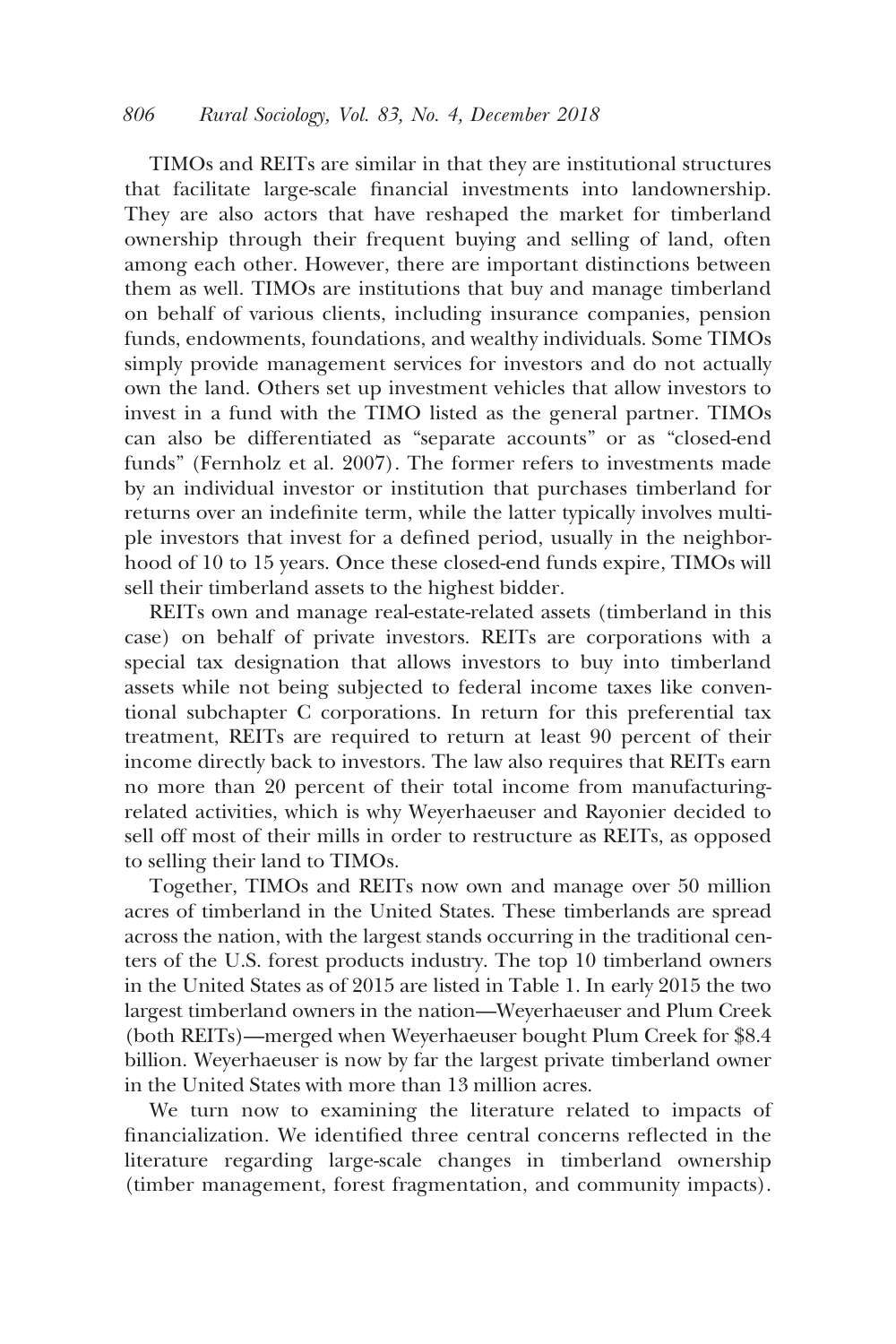| Rank           | Company                             | Acres $(000s)$ | Type        |
|----------------|-------------------------------------|----------------|-------------|
| 1              | Plum Creek Timber Co.               | 6,285          | <b>REIT</b> |
| $\overline{2}$ | Weyerhaeuser                        | 5,700          | <b>REIT</b> |
| 3              | Hancock Timber Resource Group       | 4,000          | <b>TIMO</b> |
| $\overline{4}$ | The Forestland Group                | 2,787          | TIMO        |
| $\overline{5}$ | Campbell Global                     | 2,466          | <b>TIMO</b> |
| 6              | <b>Forest Investment Associates</b> | 2,390          | <b>TIMO</b> |
| 7              | Rayonier                            | 2,268          | <b>REIT</b> |
| 8              | Resource Management Service         | 2,183          | TIMO        |
| 9              | Molpus Woodlands Group              | 1,900          | TIMO        |
| 10             | Sierra Pacific Industries           | 1,895          | <b>IND</b>  |

Table 1. Top 10 Timberland Owners and Managers: 2015.

Source: Timbermart South.

Note: In 2016, Weyerhaeuser bought out Plum Creek Timber Company. IND, industry.

For the most part, this literature reflects expressions of concern rather than research based on field investigation of changes. In the sections below, we review this literature.

# Concerns Regarding Timber Management

During the twentieth century, the U.S. forest products industry adopted what some have called "a productivist" approach to forest management (Kelly and Bliss 2012; Wilson 2007). This approach emphasized intensive silviculture techniques aimed at maximizing raw material production for the industry's capital-intensive mills. The transfer of timberland ownership raised a number of concerns related to management of the nation's timber resources. Underlying many of the concerns was the relatively short-term time horizon of institutional investors like TIMOs and REITs and their single-minded concern with financial performance of timberland assets (Bliss et al. 2010; Clutter et al. 2005; Fernholz et al. 2007; Gunnoe and Gellert 2011; Hatcher et al. 2012). This short-term perspective stems from the fact that many institutional landowners invest in closed-end TIMO funds. The shift from long- to short-term investment horizons raised concerns regarding the approach taken to manage timberland. One study found that the new owners in the South were more likely to convert native hardwoods to softwood plantations (Zhang, Butler, and Nagubadi 2012). In Maine, Jin and Sader (2006) found that TIMOs increased harvest rates.

Related to the issue of forest management is the question of whether institutional investors were more or less inclined to adopt third-party certifications for lands that they manage, and, if so, which certification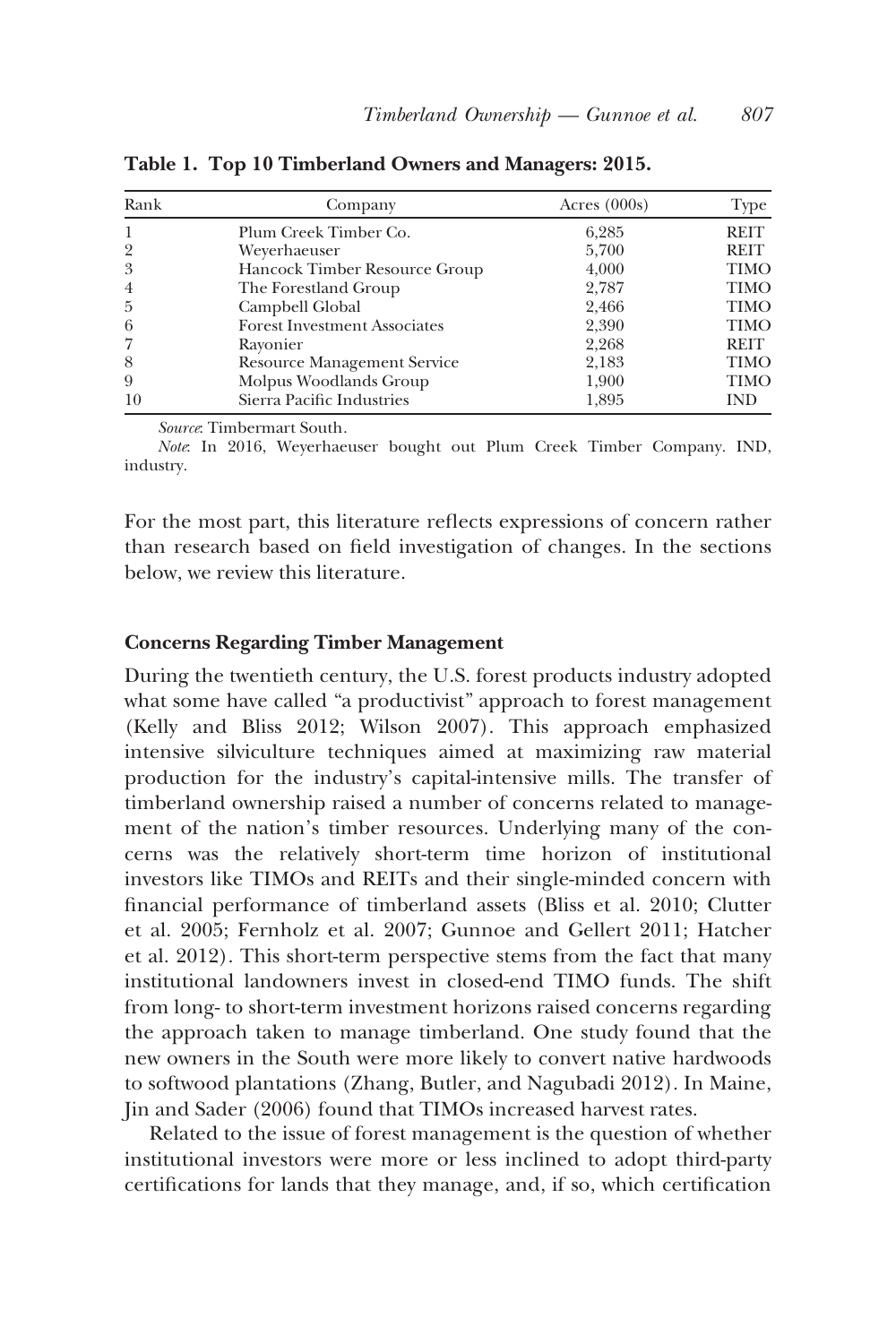system they were most inclined to adopt. Two forest certification models were developed during the 1990s as a market-based approach to promoting sustainable forest management (Klooster 2005). The Forest Stewardship Council (FSC) was established in 1993 by a consortium of environmental organizations to address global concerns about deforestation and sustainable forest management. The second certification model is the Sustainable Forestry Initiative (SFI), an industrypromoted response to FSC that provided a less stringent framework for timberland management. Correia's (2010) research in Maine found that TIMOs were more inclined to adopt the industry-friendly SFI than the more stringent FSC certification. Both FSC and SFI address conservation issues and best management practices, though those of the FSC are more restrictive and also include social and economic criteria such as worker's rights (safety, pay, conditions of work) that the SFI leaves to the owners.

## Concerns Regarding Fragmentation of Timberland

The second major issue identified in the literature was whether REITs and TIMOs were more likely to divide existing timberland tracts into smaller parcels, potentially leading to forest fragmentation and conversion of timberland to other uses (Bliss et al. 2010; Clutter et al. 2005; Gunnoe and Gellert 2011). Since neither REITs nor TIMOs are concerned with supplying timber to a mill, they are free to consider converting their land to alternative "highest-and-best-use" (HBU) in the form of residential, commercial, industrial, or conservation purposes. In the short run, when corporations in the forest products industry sold timberland, they included a purchasing agreement allowing them to buy the standing timber when ready for harvest. In the long term, however, HBU sales could remove land from timber production.

Another concern was that the sale of large timber tracts could result in either parcelization (implying multiple owners where previously there was one) or fragmentation (implying a division of contiguous forest into smaller patches with multiple owners and multiple management goals). Due to the size of timber-harvesting equipment and the cost of moving this equipment from site to site, there is an economic advantage to harvesting on large, contiguous parcels. Parcelization thus could present challenges for forest managers and loggers as well as those who manage land for wildlife, water resources, or ecosystem services (Greene et al. 1997; Hatcher, Straka, and Greene 2013). As Best (2002:16) notes, "fragmentation and parcelization feed on one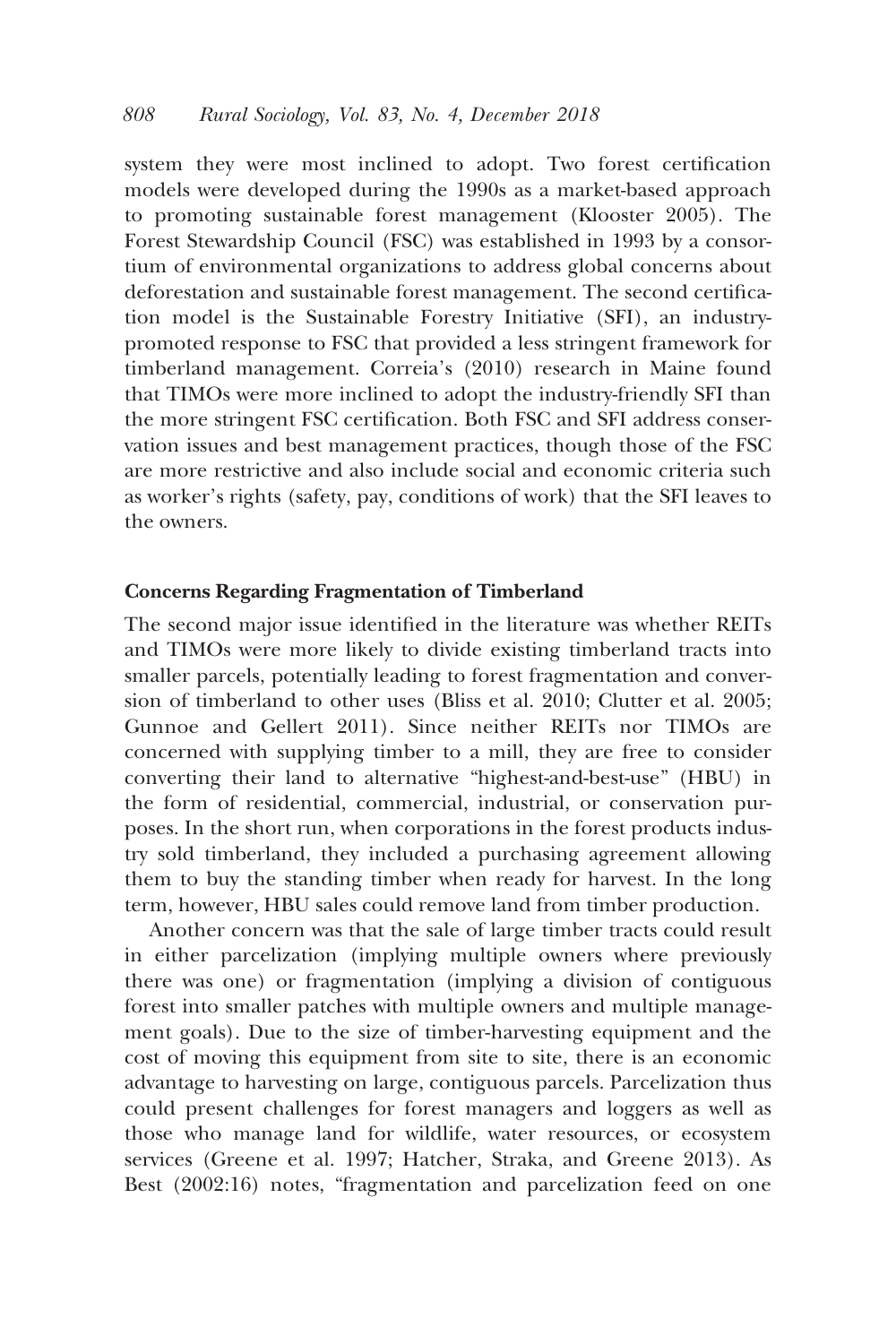another and can dramatically diminish the amount of functional forest in an area."

The probability of parcelization, fragmentation, and land-use change increases for timberland located in close proximity to urban areas, where residential and commercial demand is highest (Mehmood and Zhang 2001). From the perspective of a forester concerned with furnishing a mill, such changes are troubling. However, as Kelly and Bliss (2012) point out, change in landownership can create new opportunities for governmental agencies and conservation groups to pursue multifunctional landscapes that include a diversity of land use objectives. Conservation also becomes an option when nonprofit organizations or state conservation agencies step in to purchase ecologically sensitive forests (Stein 2011).

## Impacts on People and Places

The third major issue raised in the literature is the potential that REITs and TIMOs might introduce changes that would have adverse impacts on rural communities located in timber-producing regions (Bliss et al. 2010; Gunnoe and Gellert 2011). Without romanticizing the past, it is important to note the central role that the forest products industry came to play in many rural communities. Over the course of the twentieth century, many firms in this industry adopted programs aimed at improving relationships between industry and forest communities including local philanthropic efforts, support of community activities, and educational outreach programs on forest management (Joshi et al. 2000; Oden 1973). Furthermore, firms employed professional foresters, providing relatively high-paying jobs for many rural communities. These foresters were primarily tasked with managing the firm's timberlands; however, they also came to be the public face of the company as they worked with local landowners in various capacities. Finally, many firms also adopted open-access policies on their timberland, giving local residents access for hunting, fishing, and other recreational activities. These efforts were welcomed by communities and often led to fairly harmonious relationships between companies and communities. The shift in timberland ownership raised concerns about how these relationships might change.

#### Methods

This study is based on over 40 interviews conducted over the course of 2012–13 with various stakeholders in Alabama's forest products industry, including TIMO and REIT executives; employees of privately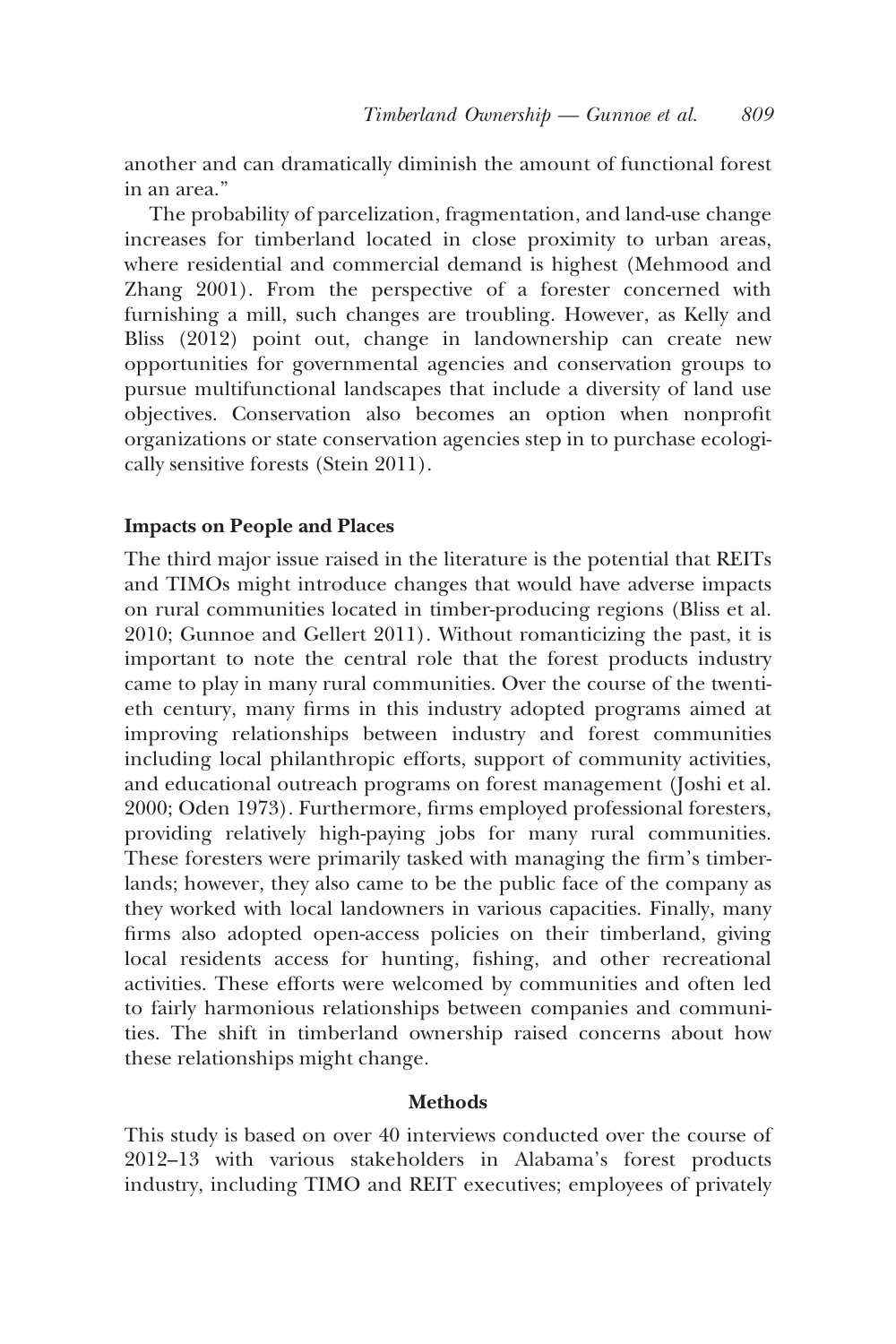held corporations in the forest products industry; and foresters in various stages of their careers who have worked with TIMOs, REITs, and forest products firms. These interviews sought to investigate shifts in timberland management as well as more nuanced impressions of how the shift in landownership is affecting rural communities and Alabama's forest products industry more broadly.

We used a purposive sampling method to contact individuals with direct knowledge of issues identified through the literature review. Some interviewees were contacted based on the nature of their occupation and their listing in the Alabama Forest Commission's service provider database. Others were targeted because of their position within a particular company. We also used a snowball sampling technique to gain access to additional individuals based on the recommendation of individuals previously interviewed (Biernacki and Waldorf 1981). We conducted interviews in all parts of the state, with particular emphasis given to the southern and southwestern parts of the state where the forest products industry is particularly dominant.

Semistructured interview guides were built around the concerns identified in the literature review (how timberland is being managed by the new owners, whether fragmentation of timberland into small holdings was an issue, and impacts of changed ownership on people and places). We used different interview guides for individuals working for corporations in the forest products industry that sold the land (12) than for representatives of REITs and TIMOs that purchased the land (18). We also interviewed loggers (5) and professional consulting foresters (6), and extension specialists working for the Alabama Cooperative Extension System (2). For the most part, the interview guide remained the same for all respondents, but with inclusion of questions tailored to their individual responsibilities and expertise. Following standard qualitative research methodology (Orne and Bell 2015), questions were open-ended and interviewees were encouraged to elaborate on their responses. We always started off with a very broad question that allowed respondents to structure responses around what they thought was important (e.g., "What information can you share about land owned by your company and how it is managed?"). Some interviews lasted only 30 minutes but others went over four hours. Interviewers took extensive notes during and transcribed them as soon as possible following the interview. Following standard human subjects protocols, we assured respondents that all interviews were confidential and that data would only be reported in aggregate form, with no quotations attributed directly to particular individuals. Field research also included unstructured observations and interviews with local community members.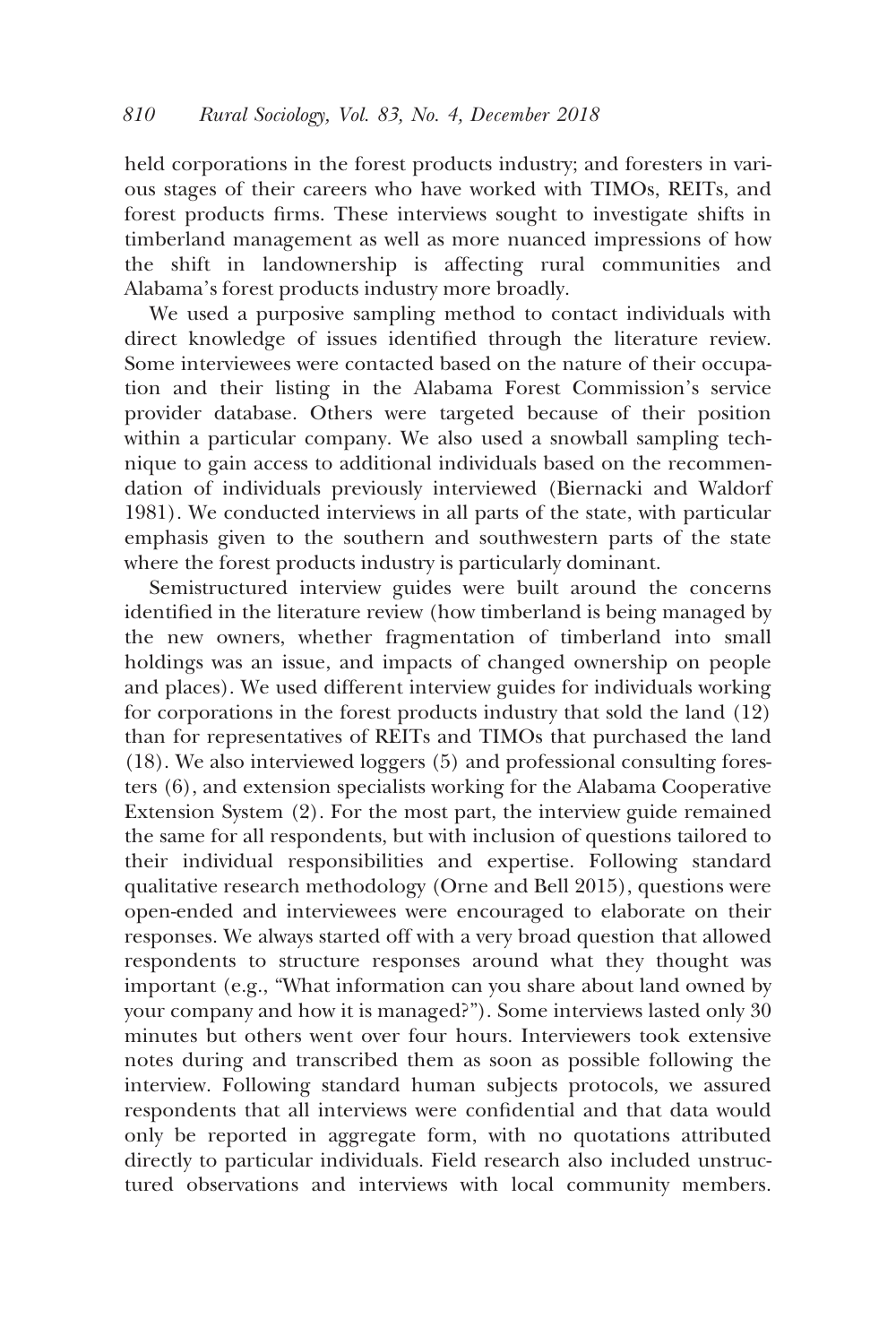These interactions ranged from short conversations while pumping gas to more extended conversations. Nonparticipant observations, interactions, and unscheduled interviews are common in qualitative research studies such as this, helping researchers understand the larger context of their work (Burawoy 1998). In the case of this study, such informal interactions helped gauge local knowledge and community impacts of shifting timberland ownership.

We encountered unanticipated reticence among some respondents to discuss corporate strategies. We are members of a team with long ties to Alabama's forest products industry and over the years the team has enjoyed relatively easy access to corporate decision makers. However, representatives of REITs—Weyerhaeuser in particular—were reluctant to schedule meetings or canceled meetings that had been scheduled on the advice of senior corporate officers. Fortunately, most potential respondents were willing to be interviewed, including respondents representing both TIMOs and REITs.

#### Findings

In this section, we discuss findings based on formal and informal interviews as well as observations based on multiple years of experience studying forestry in the South. Our findings fall under the three general topics identified in our literature review, focusing on (1) management changes introduced by TIMOs and REITs; (2) land-use changes due to parcelization, fragmentation, or "highest and best use" development; and (3) impacts on people and places brought about by changes in ownership of timberland.

## Management Changes

Our central finding is that, while there have been subtle shifts in forest management, the changes we observed are incremental, part of established trends, and not readily obvious to most observers. Some interviewees emphasized a trend toward shorter rotation periods, reflecting both market pressures and the short-term perspective of REITs and especially closed-end fund TIMOs. One manager explained how the company's annual rotations for saw logs had decreased over time: "When I began working with [the company] the rotation was 45 years; by 1998 we dropped it to 34 years and by 2004 we were at a 28-year rotation." He said that the company was currently undergoing a strategic review in order to assess the possibility of moving to a 24-year rotation.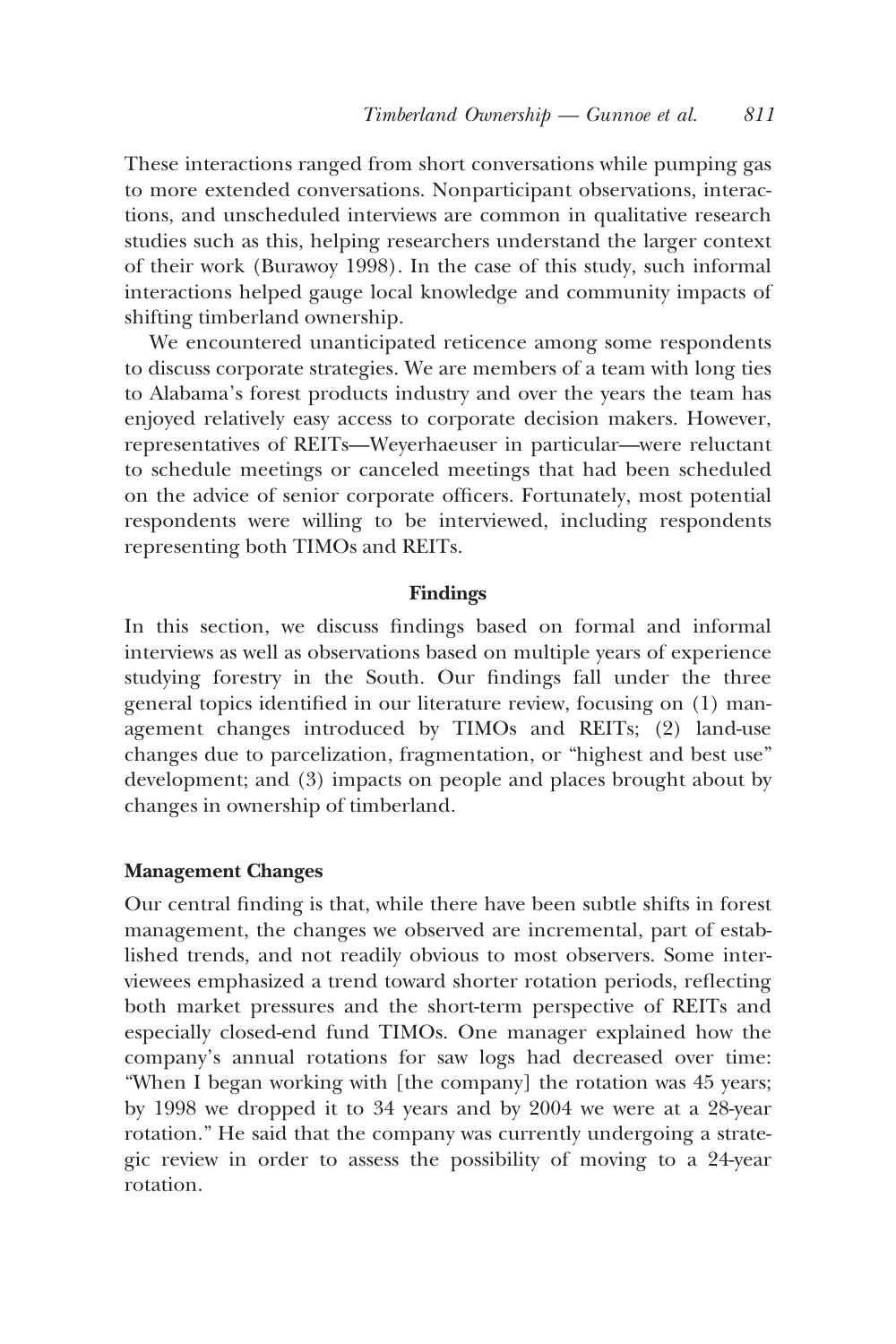Not all TIMO and REIT timberland is being managed for shorter rotation periods. Trees grown for saw logs and poles bring higher prices because they require longer growth periods. If pulp prices are low (as they have been in recent years), owners may delay harvesting in order to produce higher-value products. At the end of the day, TIMOs and REITs use intensive forest management techniques that are similar to those used by the forest products industry prior to divestment.

There has been, however, a noticeable difference in how foresters describe their current approach to management. Reflecting the views of many respondents, one forester said simply that "we manage TIMO timberlands strictly for return on investment." He continued, "When I was a forester managing timberland for a paper company, I was trying to grow trees to feed a mill. Now we're trying to grow dollars. We're in the moneymaking business, trying to meet the financial desires of our customers." Another TIMO representative described the management as "intensive forestry practices with proven economics." In other words, if a management practice will enhance returns the organization will do it, but if there is no economic justification, it will not.

This emphasis on economic efficiency also translates to a more measured analysis of infrastructure investments, such as roads and culvert maintenance. A forester working for a new owner described the management as more "fiscally responsible" than previous owners. He continued, "Before, if we had a logging job and we needed to build a road, we built the road. Now we check with our road budget and see whether or not it will work within the spending parameters that we've set for ourselves." In general, REITs and TIMOs tend to be more disciplined than their forest products industry predecessors, paying increased attention to all costs and minimizing those that do not produce a clear return on investment.

Questions of economic efficiency need to be understood in the context of changing time horizons applied to timberland management. Industrial owners with mills to furnish with fiber not only managed the current stand of trees, they were managing the land for future stands. Investments in infrastructure, erosion control, and soil fertility were not considered as annual costs or even costs associated only with the current stand of timber. REITs and TIMOs have a shorter time horizon that requires a different form of economic discipline than that of their forest products industry predecessors.

Managers with every REIT and TIMO we contacted reported having some form of management certification. We found these managers, like their industrial predecessors, tended to have a negative view of the Forest Stewardship Council due to its more stringent conservation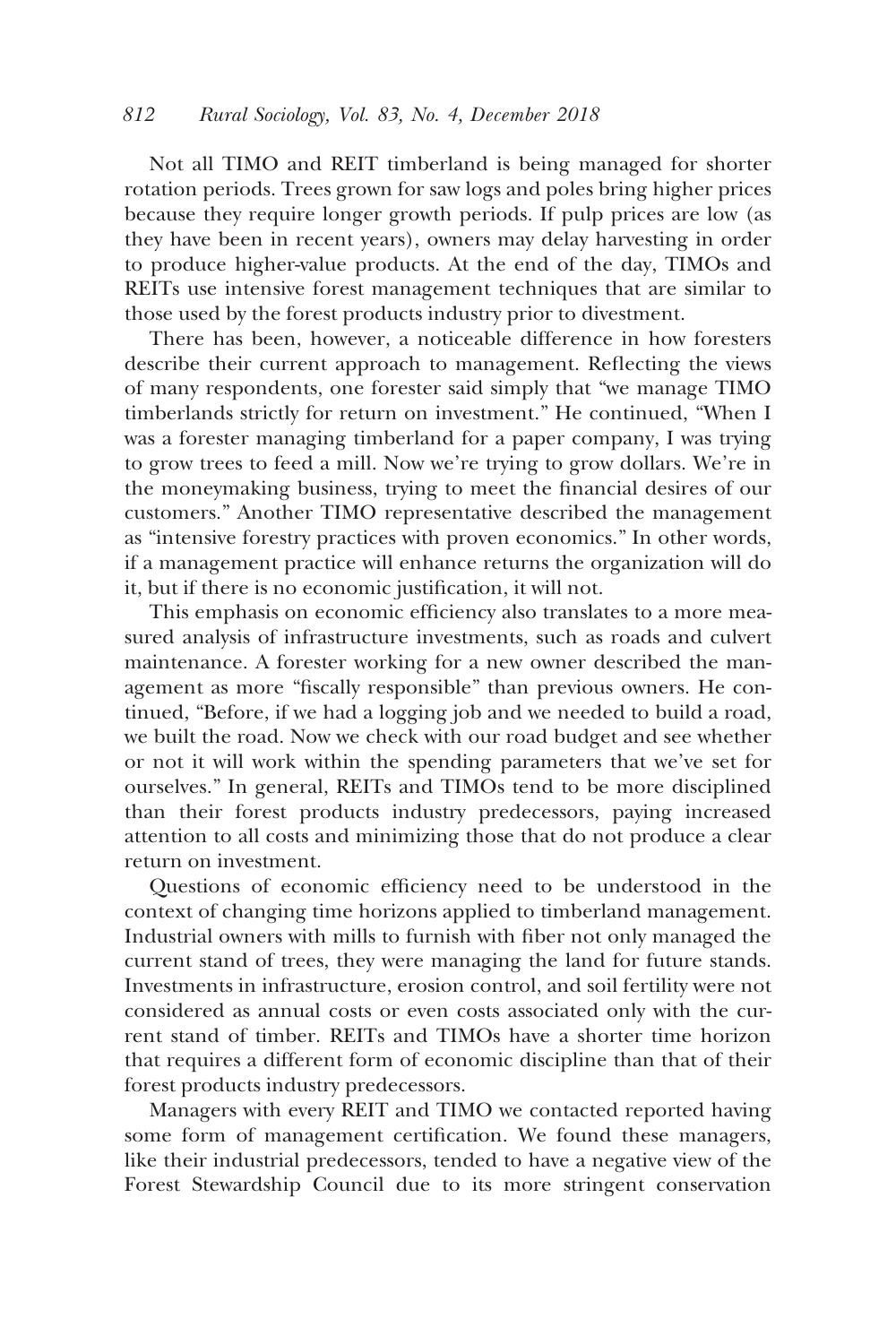requirements and because FSC also requires that owners meet social and economic standards associated with working conditions. However, there is significant demand from large retailers for FSC-certified wood and paper products. Paper mills and sawmills have met this demand by paying a premium for wood sourced from FSC-certified land. The price premium has been sufficient for several REITs and TIMOs in Alabama to adopt FSC certification on some (but not all) of their timberland. In one case, a manager explained that, while his company adopted FSC certification at the behest of a paper mill, it decided also to maintain the less stringent SFI certification out of its "distrust" of FSC. Geography also seems to be an important factor. Northern Alabama's forests are dominated by mixed hardwoods and rolling hills, which are not ideal for plantation forestry. Southern Alabama's forests, on the other hand, are spread across the flat coastal plains, which are dominated by pine forests and are more suitable for intensive plantation management. REITs and TIMOs with timberland in southern Alabama were less inclined to adopt FSC certification because of its more restrictive requirements.

In sum, the industrial pine plantations of the South continue to be managed in much the same manner as they were prior to divestment. REITs and TIMOs appear to be more fiscally disciplined than their industrial predecessors, but this difference is a function of very different time horizons for timberland management. REITs and TIMOs have continued many of the silvicultural practices of their predecessors, including intensive production techniques and shorter rotations. To most observers, the differences today are not readily apparent, but they may affect future productivity if problems of erosion and soil fertility emerge but are not addressed.

# Fragmentation, Parcelization, and Land-Use Changes

The forest products industry owned timberland in relatively large blocks of land, often involving many continuous parcels located within 50 miles of their mills. Most of these mills were (and continue to be) located in rural areas in southwestern Alabama far from major urban centers. One of the first concerns expressed about industry divestiture was that ownership would be fragmented into parcels too small to be effectively managed for timber. In Alabama, conventional loggers often need a tract of 50 acres to justify the expense of moving heavy equipment to the logging site.

Interviews with representatives of both REITs and TIMOs show that they are actively buying and selling land. Land sales typically are done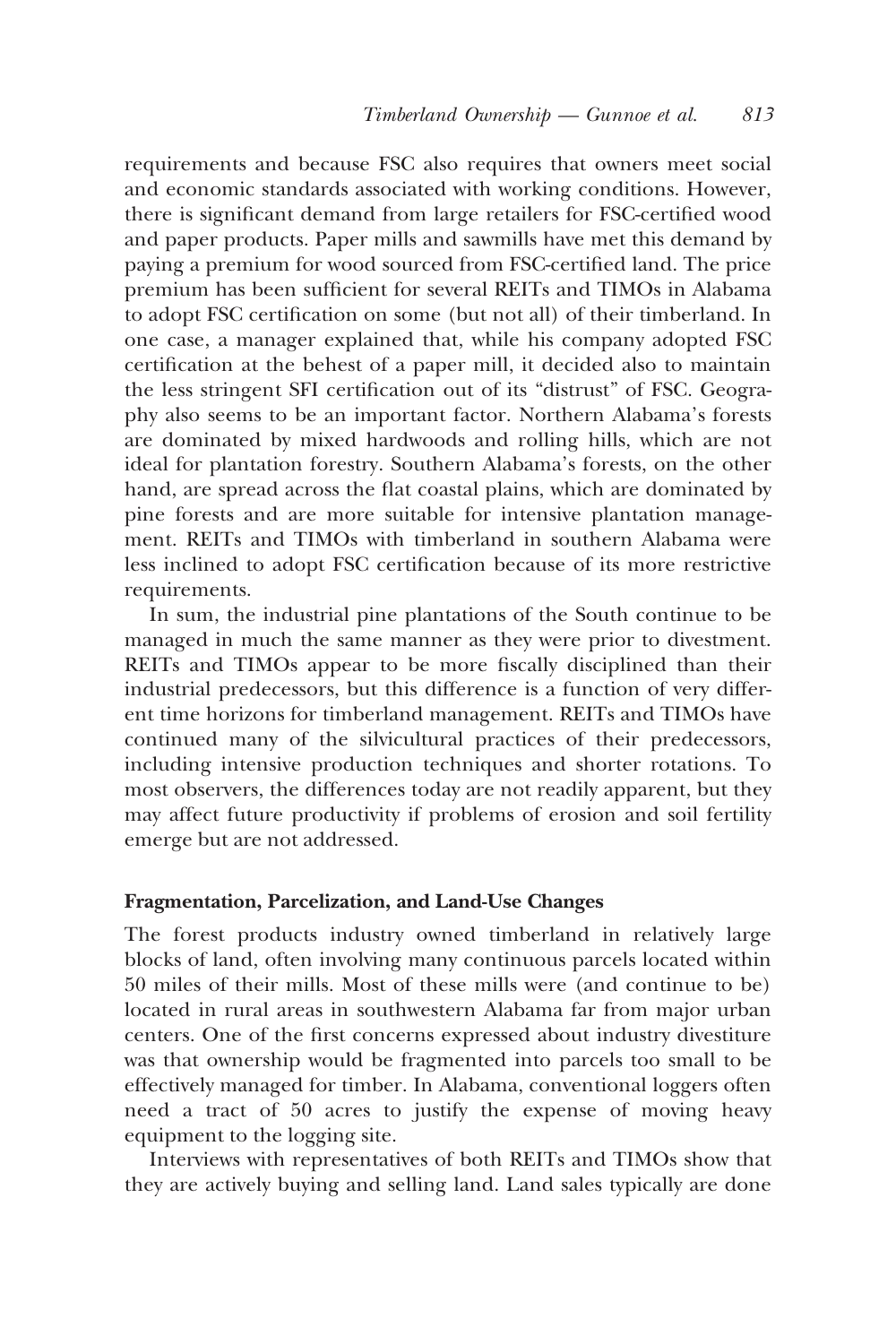through section 1031 exchanges, which are special tax exemptions that allow real estate owners to avoid taxes on the sale of land if they purchase other land. More than one interviewee explained that land sales most likely are aimed at consolidating holdings because large contiguous blocks are easier to manage, tend to be more valuable, and are thus more appealing to investors. For example, MeadWestvaco (MWV), a large forest products firm with a paper mill on the Chattahoochee River in southeastern Alabama, decided to sell some 400,000 acres of its timberland to Wells Fargo's timber REIT, while holding on to approximately 110,000 acres that was transferred to the MWV Land Sales Division. Foresters in charge of this division were given the task of "improving, splitting up, and selling off" the remaining timberland over the course of 10 years. Timberland parcels located in close proximity to urban areas in Columbus, Georgia, and Auburn, Alabama, both the centers of metropolitan statistical areas, were improved and slated for residential development. Timberland in more rural areas of those two metropolitan statistical areas was split up and marketed to private hunters or novelty ranches or for conversion to agricultural land. By the middle of 2014, MWV Land Sales was approximately halfway through its 10-year window for selling this land and was still in possession of some 60,000 acres of timberland. When asked what would become of the land that it was not able to sell, the forester responsible for the sales simply replied that "there won't be any left." By the middle of 2017, that goal appeared to have been accomplished as no land in either Alabama or Georgia was listed for sale (MeadWestvaco n.d.).

Other paper companies followed similar patterns of withholding timberland in order to capitalize on HBU potential when such potential existed, as in the case of International Paper with land near the city of Selma, Alabama. For the most part, however, timberland bought by REITs and TIMOs was located in rural areas far from urban or other forms of HBU development so that the HBU was likely to be timber production. Nonmetropolitan timber-dependent counties in Alabama have been losing population for the last several decades (Bliss and Bailey 2005), so there is little prospect that the HBU for timberland in these counties would change in the foreseeable future.

Rural gentrification and exurban growth also have been seen as factors leading to fragmentation, but in many areas of rural Alabama growing of timber represents the "highest and best use" of the land. Recent research in a heavily timber-dependent five-county region of southwest Alabama documented this point (Randle, Barlow, and Gunnoe 2015). Land-use changes affected only 2 percent (1,213 acres) of timberland that changed ownership type, not a serious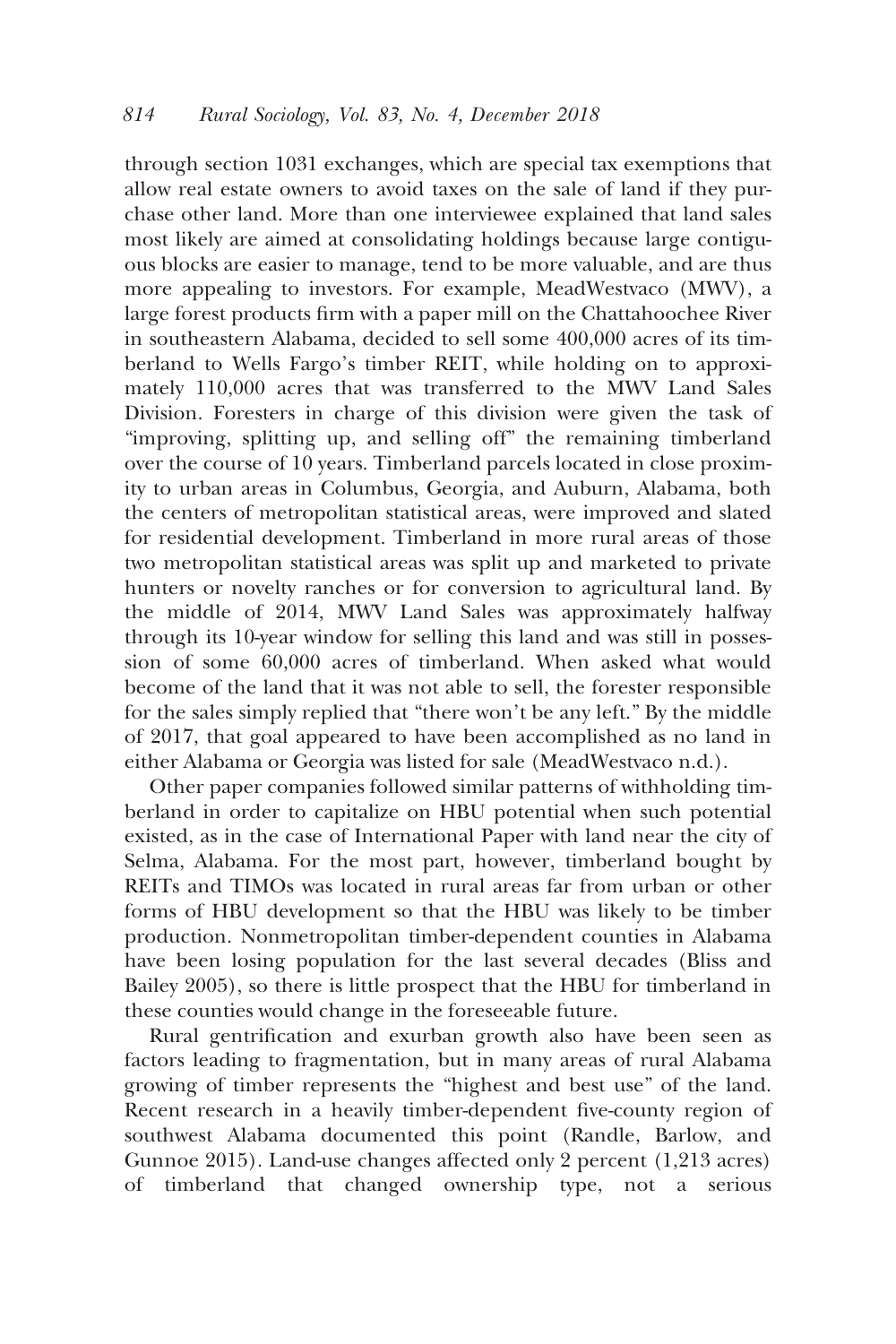fragmentation problem. Hunt (2016) studied a set of four counties in west central Alabama, also a region where the forest products industry historically has had a substantial presence. Two of these counties were influenced by urban growth in and around the city of Tuscaloosa and experienced high rates of parcelization between 1990 and 2014, but the other two counties experienced little change even though they were part of the metropolitan statistical area centered on Tuscaloosa County. Based on these two studies, we conclude that fragmentation may be a concern near urban areas, but in all likelihood this would have been the case even if the forest products industry had not divested itself of land. Elsewhere timber production remains the HBU and fragmentation is not a major concern. We recognize, however, that the shift in timberland ownership is a recent phenomenon and fragmentation could emerge as an issue in the future.

Fragmentation of timberland is not the only ecological consequence of changes in timberland ownership, as a case from southwest Alabama illustrates (Kush 2009). The Flomaton Natural Area was among the last stands of old-growth longleaf pine (Pinus palustris), a species that once dominated the coastal regions of the South but now exists in a few widely scattered patches. In the 1960s, the Flomaton forest was set aside for conservation by the St. Regis Paper Company. After a series of mergers, the Flomaton forest came under the ownership of International Paper in the late 1990s. In 2006, International Paper sold most of its Alabama timberland, including the Flomaton stand, to Resource Management Services, a TIMO based out of Birmingham, Alabama. RMS was aware of the conservation value of this stand and actively searched for a buyer that would maintain this old-growth forest. Unable to locate a buyer, during the winter of 2007–8 the organization was driven by its bottom line to clear-cut one of the nation's last remaining stands of old-growth longleaf pine.

The story of the Flomaton forest in southwest Alabama provides a cautionary tale of what can happen under rapidly shifting landownership tenure. We should recognize, however, that there also have been conservation successes. In southwestern Alabama there were two recent cases in which government and conservation organizations worked together to purchase ecologically sensitive forests from forest product companies. These efforts led to establishment of the Mobile-Tensaw Delta and Perdido River-Longleaf Hill nature preserves, which are substantial additions to public land in Alabama (Alabama Forever Wild Land Trust 2009).

The shift in timberland ownership that we are concerned with in this article is still unfolding and some of the greatest potential for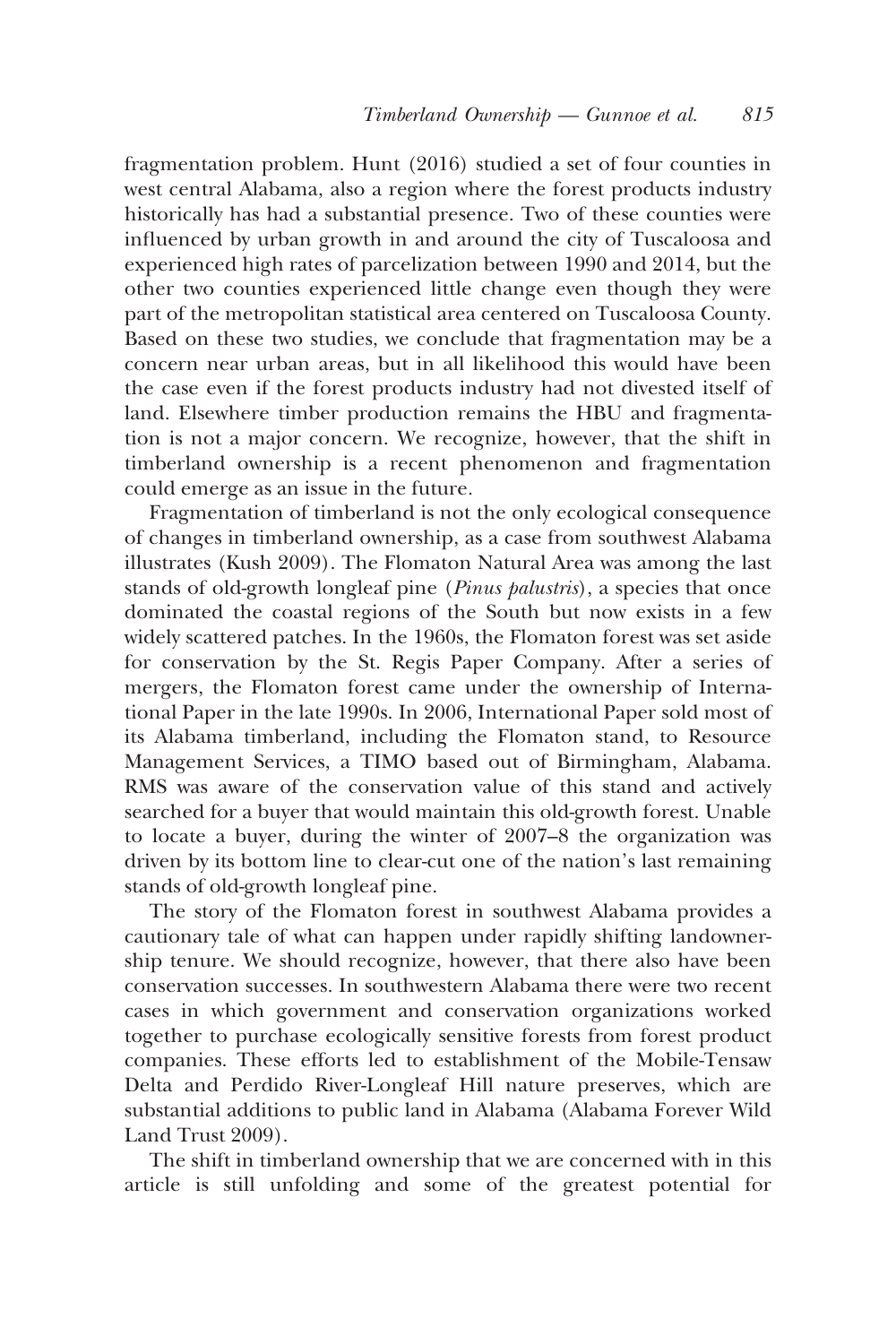fragmentation will occur when close-ended TIMO funds expire. Population growth and urban sprawl may exert significant pressure on owners in some areas to convert timberland to other uses. However, in the near term the threat of significant fragmentation in most of the timberlands previously owned by industry is remote.

## Impacts on People and Places

Our final research question concerns the impact that change in timberland ownership is having on rural people and places. Our research suggests that this impact is complex and multidimensional. We found most local residents simply were unaware that large timber holdings in their area had changed hands. Most locals (and even some professional foresters) referred to large tracts of timberland previously owned by industry as if no change in ownership had occurred; land once owned by International Paper was still referred to as "IP land." This reflects little local publicity of the ownership change and the limited local presence that REITs and TIMOs have in the communities where they own land.

Changes occurring due to the presence of new owners have less to do with something being new than in old arrangements no longer existing. As explained above, corporations in the forest products industry supported communities near their mills in numerous small ways such as sponsoring community events or supporting local sports teams. Our research found that REITs and TIMOs have made no efforts to foster strong community-landowner relations. In fact, if anything they prefer to remain anonymous. As one community member explained, "They are not involved with the community at all... . You don't see their advertisements at the local football games."

Among the more noticeable differences in landowner-community relations is the shift in public access to land. In the past, industrial timberland owners generally allowed local residents to access their land for hunting and fishing. The new owners have stopped this practice because they can make money leasing the land for hunting at rates of \$9-\$25 per acre. For the most part, people who lease hunting land are not local residents. Those who have had what they consider traditional use rights to the land for hunting and fishing, including many local residents who depend on this for self-provisioning and in some cases for basic subsistence needs, are the ones most likely to know that a change has come to the ownership of timberland. There are anecdotal stories of resistance by local residents taking the form of broken gates, torn-down fences, and even arson in protest of this "enclosure of the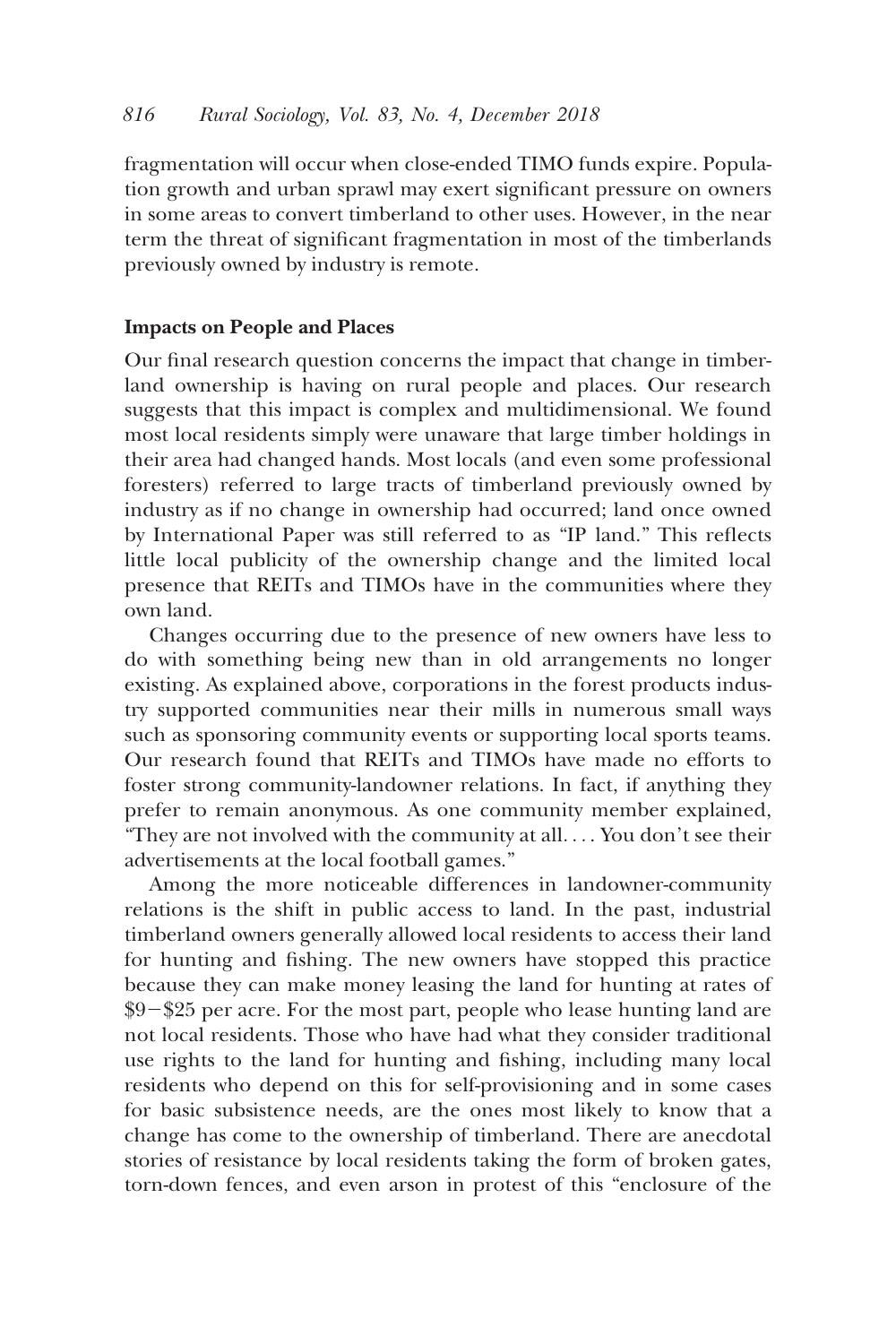commons." From the perspective of the new institutional owners, income derived from hunting leases is an important income stream for institutional owners and locked gates and private property signs have largely replaced the open-access policies of industrial landowners.

Even before industry sold its timberland, relationships with residents living near their land were beginning to change. During the 1990s, corporate executives in the forest products industry were coming under pressure to increase shareholder returns, and cutting community outreach programs was often viewed as an easy way to cut costs. Many foresters who worked for industry during the 1990s noted the shifts taking place. "I saw the writing on the wall," one retired forester said. He spoke nostalgically of days as a corporate forester when 25 percent of what foresters did was community outreach, working to educate owners of small tracts about best management practices and being involved in the community. These practices reinforced strong community relations between company foresters and the local community, but according to him "Everything we did went up in smoke."

This feeling of betrayal was common among foresters working for industrial forest products firms, particularly with regard to the selling of timberland. One forester described the decision to sell land as "a bit of a shock" and said it "left many employees upset because of their attachment to the land and the belief that they could manage it best." Another quipped that "one should never fall in love with a piece of land you don't own." There was a combination of pride and disappointment among professional foresters who had spent their career working large tracts of timberland, only to see them sold off.

Foresters who were not able to retire either found work with the new owners or switched careers. Based on our interviews and available secondary data, it appears that TIMOs and REITs employ far fewer foresters to manage their timberlands. One respondent reported that REITs and TIMOs are hiring university graduates with degrees in logistics and business rather than foresters, reflecting a reorientation toward business and away from the land and timber management skill sets of a forester. One TIMO manager explained that it was now common for a single forester to be in charge of managing land areas in excess of 50,000 acres. Another said that in his county, International Paper used to own about 70,000 acres, with about 50 employees to manage it. Today, under new owners, they only have one person managing this timberland, and he lives outside the county.

Foresters working for the industry were a valuable resource for local family forestland owners, who not only make up the majority of all owners but also own the majority of all timberland in Alabama (AFC 2015).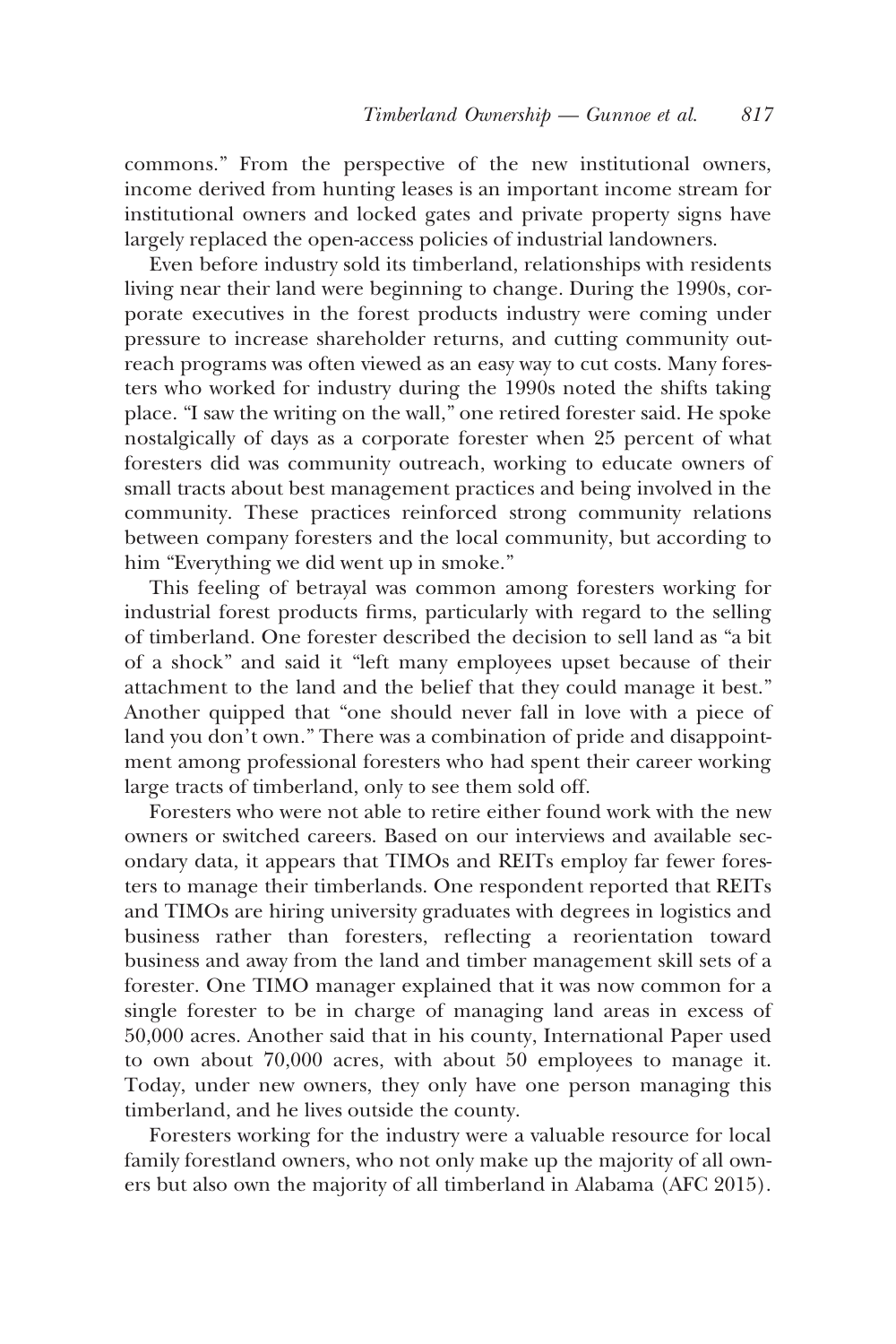These foresters provided assistance developing forest management plans based on best management practices. Many mills provided landowner assistance programs for site preparation and tree planting. Moreover, many industrial foresters were community members, and whether it was helping someone pull his or her car out of a ditch or clearing a road after a storm, foresters were—and still are—integral to the social fabric of Alabama's rural communities. There are just not so many of them anymore.

# Discussion

The importance of who owns the land cannot be underestimated in determining the social and economic fortunes of rural people. Resource dependency and timber dependency in particular are often associated with a series of social ills associated with vulnerability to market forces beyond local control and external sources of power that determine access to the land. Beginning in the 1980s, but mostly occurring between 2000 and 2008 and ending with the Great Recession, the forest products industry in the United States divested itself of the vast majority of its timberland. Some of this land has been purchased by family forestland owners and conservation organizations, but most of the sales have gone to REITs and TIMOs, corporate entities without long-standing ties to the land they own or the people who live and have relied on that land for employment, recreation, and even subsistence needs.

From the perspective of rural Alabama, the focus of this study, one might think that there is little difference between the major forest products industry corporations and either REITs or TIMOs. Both are absentee landowners with headquarters far from rural Alabama. But as we have seen, corporations that owned both mills and land in Alabama managed the land for long-term productivity and became part of the social fabric of rural communities. We should not assign altruistic motivations to companies like International Paper, but we should acknowledge that corporate self-interest necessitated a level of involvement and investment that is not seen with REITs and TIMOs.

Based on primary data collected through semistructured interviews as well as a review of secondary data, we conclude that the impacts of financialization in the forest products sector of the economy have been significant, but by no means catastrophic. REITs and TIMOs strive to manage costs associated with the production of fiber, but they have maintained an intensive production scheme on most of their land, meaning that in the foreseeable future the forest products industry will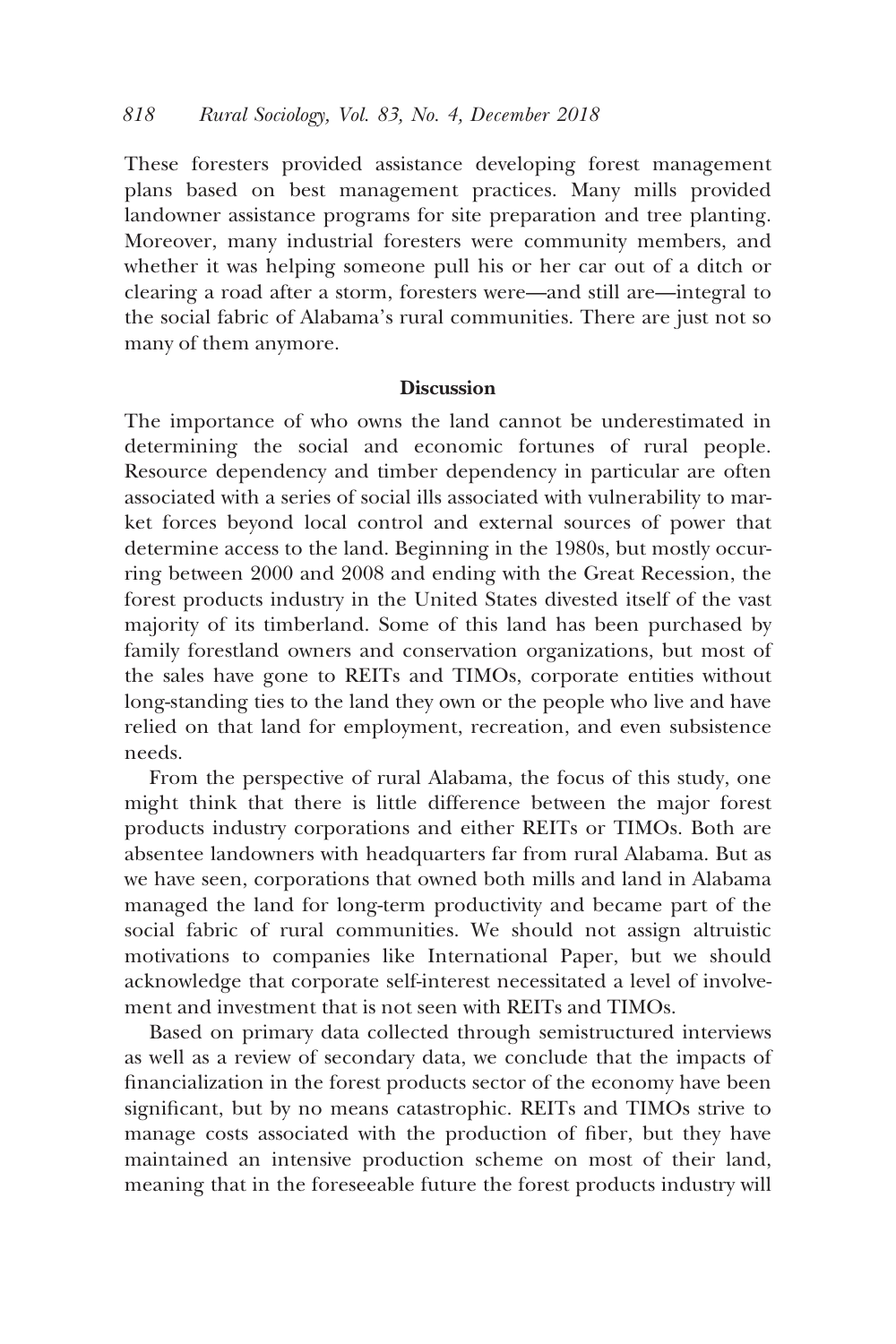not suffer from a shortage of fiber for its mills. However, once current supply contracts expire and current institutional investors sell the land to new owners, there are no guarantees that current management practices will continue. In many parts of rural Alabama, timber production is likely to be the highest and best use in the short term and the forest products industry is likely to continue to play a major economic role in the state. Conversion to residential, commercial, or industrial development is unlikely given that the center of timber production is in rural parts of the state that are persistently poor and declining in population and where the HBU of the land will remain production of timber in the foreseeable future. There are some parts of the state and region where economic growth is occurring, populations are expanding, and conversion of timberland into HBU sprawl is likely to happen. The example of MeadWestvaco converting timberland into sites of residential and urban gentrified activities like hunting in the rapidly growing east Alabama metropolitan statistical area of Opelika-Auburn represents an alternative trajectory, but not one that will affect the heart of the state's timber empire in west central Alabama or many other heavily forested regions in the South.

#### Conclusion

The growing importance of financial capital as a driver of the U.S. economy is not simply an abstract and bloodless process of interest only to Wall Street investors and political economists. In this article, we have shown how structural changes brought about by the process of financialization have played out in "daily life" (Martin 2002). The experience of the forest products industry in Alabama detailed here shows that macroeconomic changes have real world consequences where people live and work, and not only in urban centers, but in the rural peripheries of the nation as well. The rising power of institutional investors in the U.S. economy and the corresponding drive to maximize shareholder value through divestiture of timberlands has changed the way that land is managed and altered the relationship between landowners and the people who live in proximity to that land. Some of these changes are not dramatic, but neither are they insignificant. Furthermore, the long-term impact of these changes cannot be known at this point, and will require continued attention in the years to come as the financialization process continues to develop.

The transformation of timberland ownership clearly demonstrates how the structural dynamics of financialization are having a direct impact on material processes, both in rural communities and in nature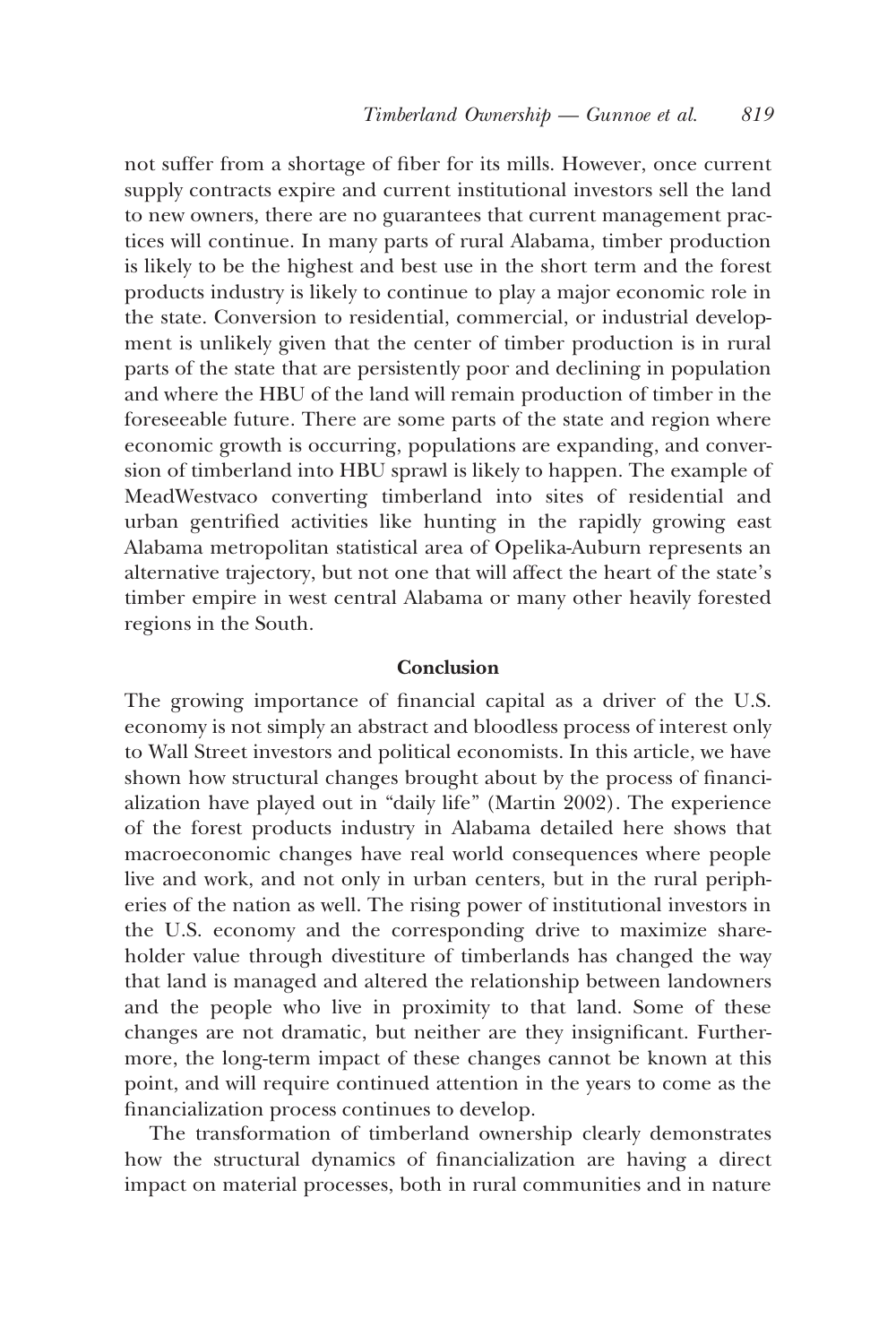more generally. Highlighting the linkages between macrostructural changes in the economy and their effects at the local level is an important task for rural sociologists. The opacity of financialization makes this task even more imperative, because many local residents are not aware of these changes, let alone their relationship to other changes taking place in the economy, such as declining wages or economic instability. Future research should continue to highlight the complex relationships that exist between financial markets and shifting socioecological relations.

Another key insight to draw from this analysis is the continuing importance of land and landownership. Rural sociologists need to pay greater attention to ownership of land, a topic that seems to have faded from our own institutional memory. Land represents a fundamental reality, a connection to place, a source of security, both source and repository of wealth, and—when ownership is highly concentrated—a source of considerable power. This study has examined changes that have accompanied the rise of financial investments in timberland; however, at the end of the day there is a certain continuity between the forest products industry and these new financial intermediaries: the reality of absentee ownership. Absentee ownership continues to be an enduring feature of the rural South, along with many other regions of the United States, and we believe greater attention should be devoted to this often taken-for-granted feature of rural life in twenty-firstcentury America.

## References

- AFC (Alabama Forest Commission). 2015. "Forest Resource Report 2015." Retrieved September 2, 2017 [\(http://www.forestry.alabama.gov/PDFs/alabamaForestResource](http://www.forestry.alabama.gov/PDFs/alabamaForestResourceReport.pdf) [Report.pdf](http://www.forestry.alabama.gov/PDFs/alabamaForestResourceReport.pdf)).
- Alabama Forever Wild Land Trust. 2009. "The Forever Wild Land Trust: An Interim Report to the Citizens of Alabama—1992 through 2009." Retrieved September 2, 2017 [\(https://www.scribd.com/document/33847109/Forever-Wild-An-interim-report](https://www.scribd.com/document/33847109/Forever-Wild-An-interim-report-to-the-citizens-of-Alabama-1992-through-2009)[to-the-citizens-of-Alabama-1992-through-2009\)](https://www.scribd.com/document/33847109/Forever-Wild-An-interim-report-to-the-citizens-of-Alabama-1992-through-2009).
- Arrighi, Giovanni. 1994. The Long Twentieth Century: Money, Power, and the Origins of Our Times. London, England: Verso.
- Best, Constance. 2002. "America's Private Forests: Challenges for Conservation." Journal of *Forestry*  $100(3):14–17$ .
- Biernacki, Patrick and Dan Waldorf. 1981. "Snowball Sampling: Problems and Techniques of Chain Referral Sampling." Sociological Methods and Research 10(2):141–63.
- Bliss, John C. and Conner Bailey. 2005. "Pulp, Paper, and Poverty: Forest-based Rural Development in Alabama, 1950–2000." Pp. 138–58 in Communities and Forests: Where People Meet the Land, edited by R. Lee and D. Field. Corvallis, OR: Oregon State University Press.
- Bliss, John C., Erin C. Kelly, Jesse Abrams, Conner Bailey, and Janice F. Dyer. 2010. "Disintegration of the U.S. Industrial Forest Estate: Dynamics, Trajectories, and Questions." Small-Scale Forestry 9:53–66.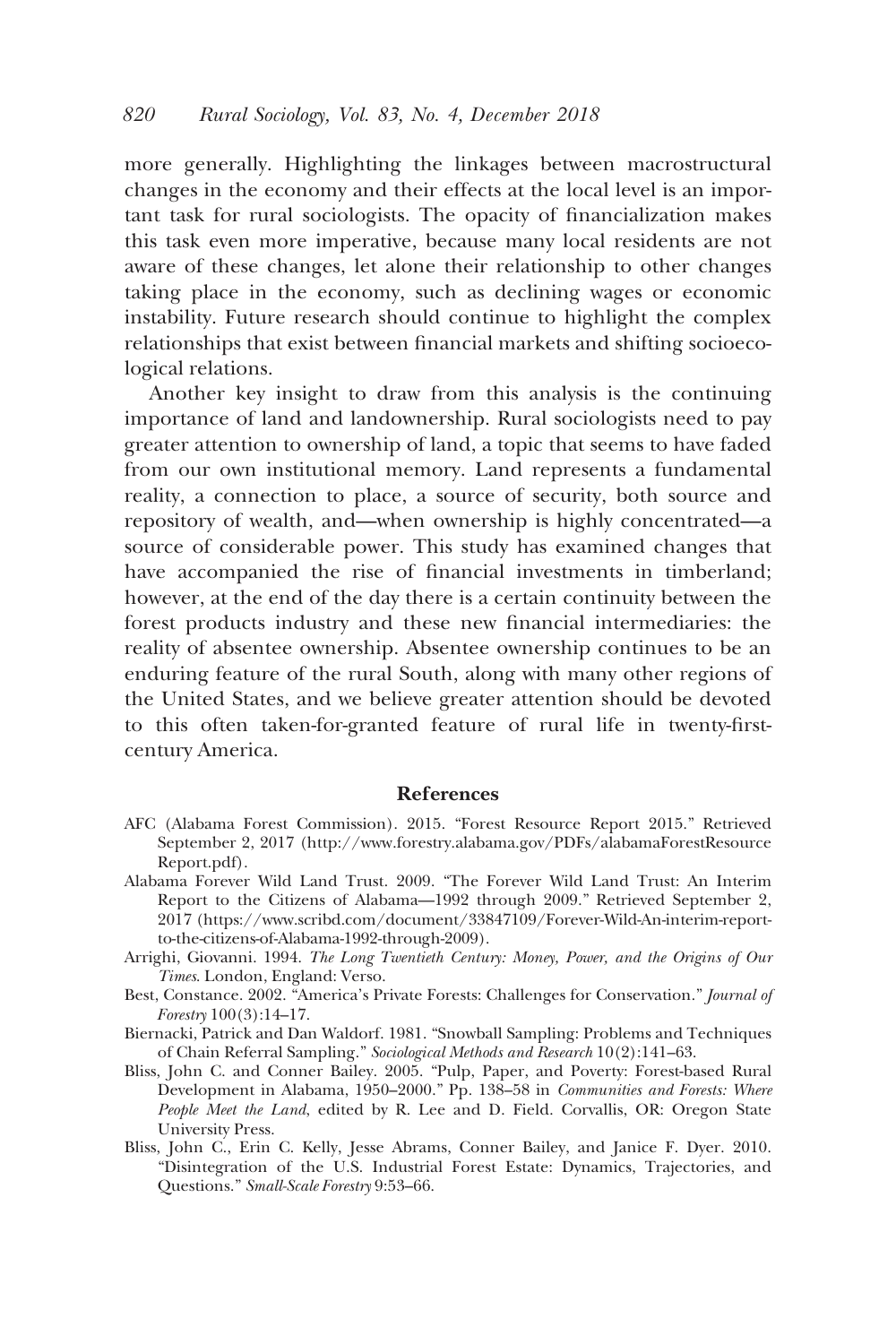Bliss, John C., Tamara Walkingstick, and Conner Bailey. 1998. "Sustaining Alabama's Forest Communities: Development or Dependency?" Journal of Forestry 96(3):24–31.

Burawoy, Michael. 1998. "The Extended Case Method." Sociological Theory 16:4–33.

- Clephane, Thomas P. 1978. "Ownership of Timber: A Critical Component in Industrial Success." Forest Industries 105(9):30–32.
- Clutter, Mike, Brooks Mendell, David Newman, David Wear, and John Greis. 2005. Strategic Factors Driving Timberland Ownership Changes in the U.S. South. Washington, DC: U.S. Department of Agriculture. Retrieved September 2, 2017 [\(http://www.srs.fs.usda.](http://www.srs.fs.usda.gov/econ/pubs/southernmarkets/strategic-factors-and-ownership-v1.pdf) [gov/econ/pubs/southernmarkets/strategic-factors-and-ownership-v1.pdf\)](http://www.srs.fs.usda.gov/econ/pubs/southernmarkets/strategic-factors-and-ownership-v1.pdf).
- Coppock, Stacey. 2013. "The Everyday Geographies of Financialization: Impacts, Subjects and Alternatives." Cambridge Journal of Regions, Economy and Society 6:479–500.
- Correia, David. 2010. "The Certified Maine North Woods, Where Money Grows from Trees." Geoforum 41:66–73.
- DeAngelo, Harry and Linda DeAngelo. 1998. "Ancient Redwoods and the Politics of Finance: The Hostile Takeover of the Pacific Lumber Company." Journal of Financial Economics 47(1):3–53.
- Fairbairn, Madeleine. 2014. "Like Gold with Yield: Evolving Intersections between Farmland and Finance." Journal of Peasant Studies 41(5):777–95.
- Fernholz, Kathryn, Jim Bowyer, and Jeff Howe. 2007. "TIMOs and REITs: What, Why, and How They Might Impact Sustainable Forestry." Minneapolis, MN: Dovetail Partners. Retrieved January 17, 2018 [\(http://www.dovetailinc.org/report\\_pdfs/2007/dovetail](http://www.dovetailinc.org/report_pdfs/2007/dovetailtimoreit0507wo-1.pdf)[timoreit0507wo-1.pdf](http://www.dovetailinc.org/report_pdfs/2007/dovetailtimoreit0507wo-1.pdf)).
- Fiacco, J. B. 2010. "A Brief TIMO Backgrounder: Timberland Strategies." Retrieved September 2, 2017 ([http://thetimberlandblog.blogspot.com/2010/07/brief-timo](http://thetimberlandblog.blogspot.com/2010/07/brief-timo-backgrounder.html)[backgrounder.html\)](http://thetimberlandblog.blogspot.com/2010/07/brief-timo-backgrounder.html).
- Flora, Cornelia B. 1990. "Presidential Address: Rural Peoples in a Global Economy." Rural Sociology 55(2):157–77.
- Foster, John Bellamy and Fred Magdoff. 2009. The Great Financial Crisis: Causes and Consequences. New York: Monthly Review Press.
- Greene, W. Dale, Thomas G. Harris, Jr., Christopher E. DeForest, and Jingxin Want. 1997. "Harvesting Cost Implications of Changes in the Size of Timber Sales in Georgia." Southern Journal of Applied Forestry 21(4):193–98.
- Gunnoe, Andrew. 2014. "The Political Economy of Institutional Landownership: Neo-rentier Society and the Financialization of Land." Rural Sociology 79(4):478–504.
	- ———. 2016. "The Financialization of the US Forest Products Industry: Socioeconomic Relations, Shareholder Value, and the Restructuring of an Industry." Social Forces 94(3):1075–101.
- Gunnoe, Andrew and Paul K. Gellert. 2011. "Financialization, Shareholder Value, and the Transformation of Timberland Ownership in the US." Critical Sociology 37(3):265–84.
- Hatcher, John E. Jr., Thomas.J. Straka, and John L. Greene. 2013. "The Size of Forest Holding/Parcelization Problem in Forestry: A Literature Review." Resources 2:39–57.
- Hatcher, Jr., John E., Thomas J. Straka, Richard A. Harper, and Tim O. Adams. 2012. "Shifting Private Timberland Ownership in South Carolina: Implications for Management Intensity." Open Journal of Forestry 2(4):279-85.
- Hickman, Cliff. 2007. "TIMOs and REITs." The Timberland Blog. Retrieved September 2, 2017 [\(http://thetimberlandblog.blogspot.com/2007/05/timos-and-reits.html](http://thetimberlandblog.blogspot.com/2007/05/timos-and-reits.html)).
- Howze, Glen R., Laura J. Robinson, and Joni F. Norton. 2003. "Historical Analysis of Timber Dependency in Alabama." Southern Rural Sociology 19(2):1–39.
- Hunt, Seth. 2016. "Timber Barons, Taxes, and Technology: From Past to Present, an Examination of How Alabama's Lumber History Foreshadowed Current Forestland Ownership Trends." M.S. thesis, School of Forestry and Wildlife Sciences, Auburn University, Auburn, AL.
- Jin, Suming and Steven A. Sader. 2006. "Effects of Forest Ownership and Change on Forest Harvest Rates, Types and Trends in Northern Maine." Forest Ecology and Management 228:177–86.